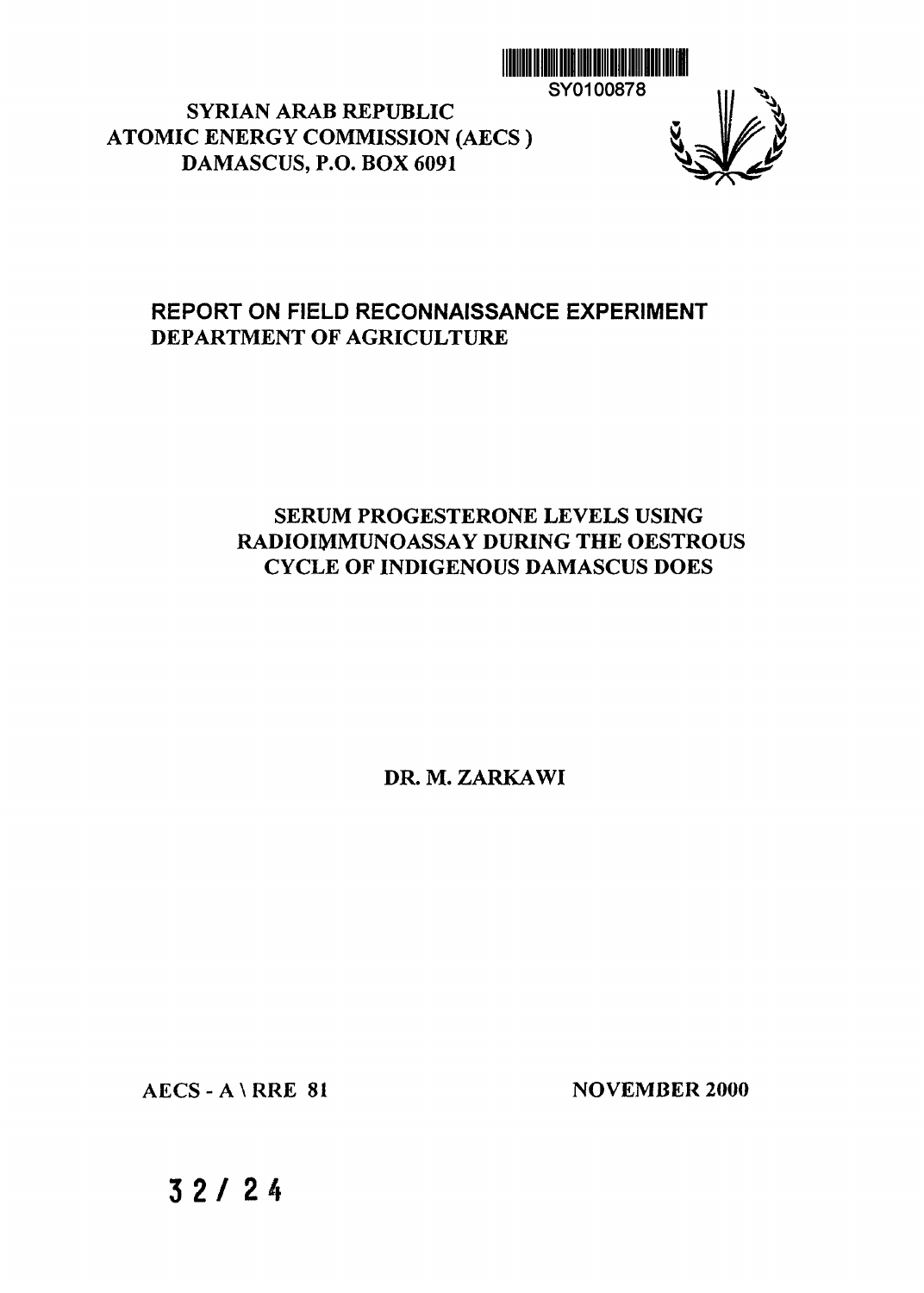

الجممورية العربية السورية دمشق - ص.ب ٢٠٩١

# تقرير عن تجربة استطلاعية حقلية فسم الزراعة

تراكيز هرمون البروجستيرون في مصل الدم بوساطة المقايسة المناعية الإشعاعية خلال دورة الشبق عند عنزات الماعز الشامى المحلى

الدكتور معتز زرقاوى

تشرين الثاني ٢٠٠٠

 $\wedge$ ۱ هــ ط ذ س- ز/ت ت ا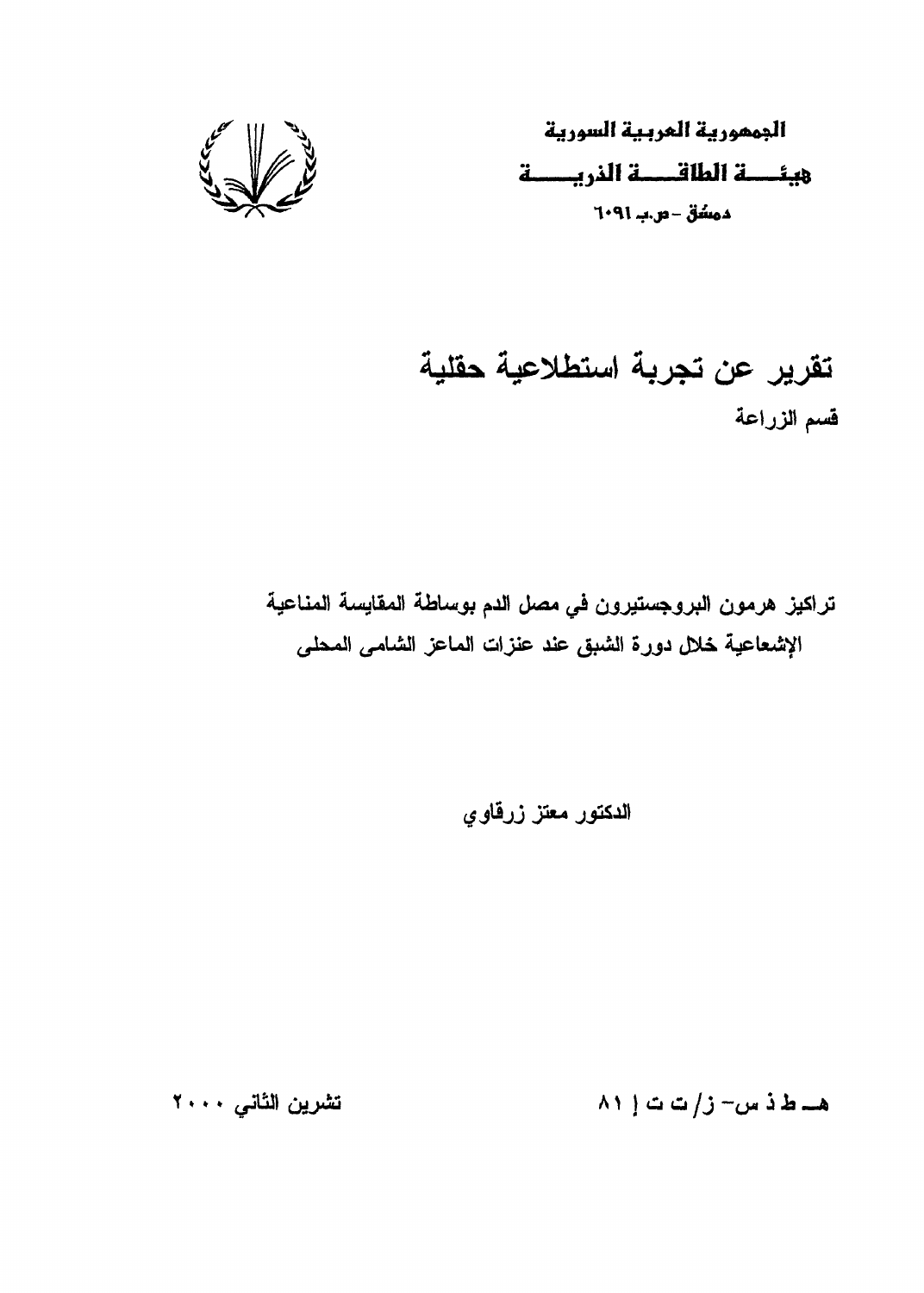المممورية العريبة السورية قسم الزراعة

# تراكيز هرمون البروحستيرون في مصل الدم ىوساطة المقايسة المناعية الاشعاعية خلال دورة الشدق عند عنزات الماعز السّامى المحلى

الدكتور معتز زرقاوي

تشرين التاتس ٢٠٠٠ هــ ط ذ س - ز/ت ت إ ٨١ حقوق النشر :

يسمح بالنسح والنقل عن هده المادة العلمية للاستحدام الشحصـي نشرط الإشارة إلـي المعرحـع ، أما النسخ والنقل لأهداف تحارية فعير مسموح نهما إلا نموافقة حطنة مسنقة من إدارة الـهنئة .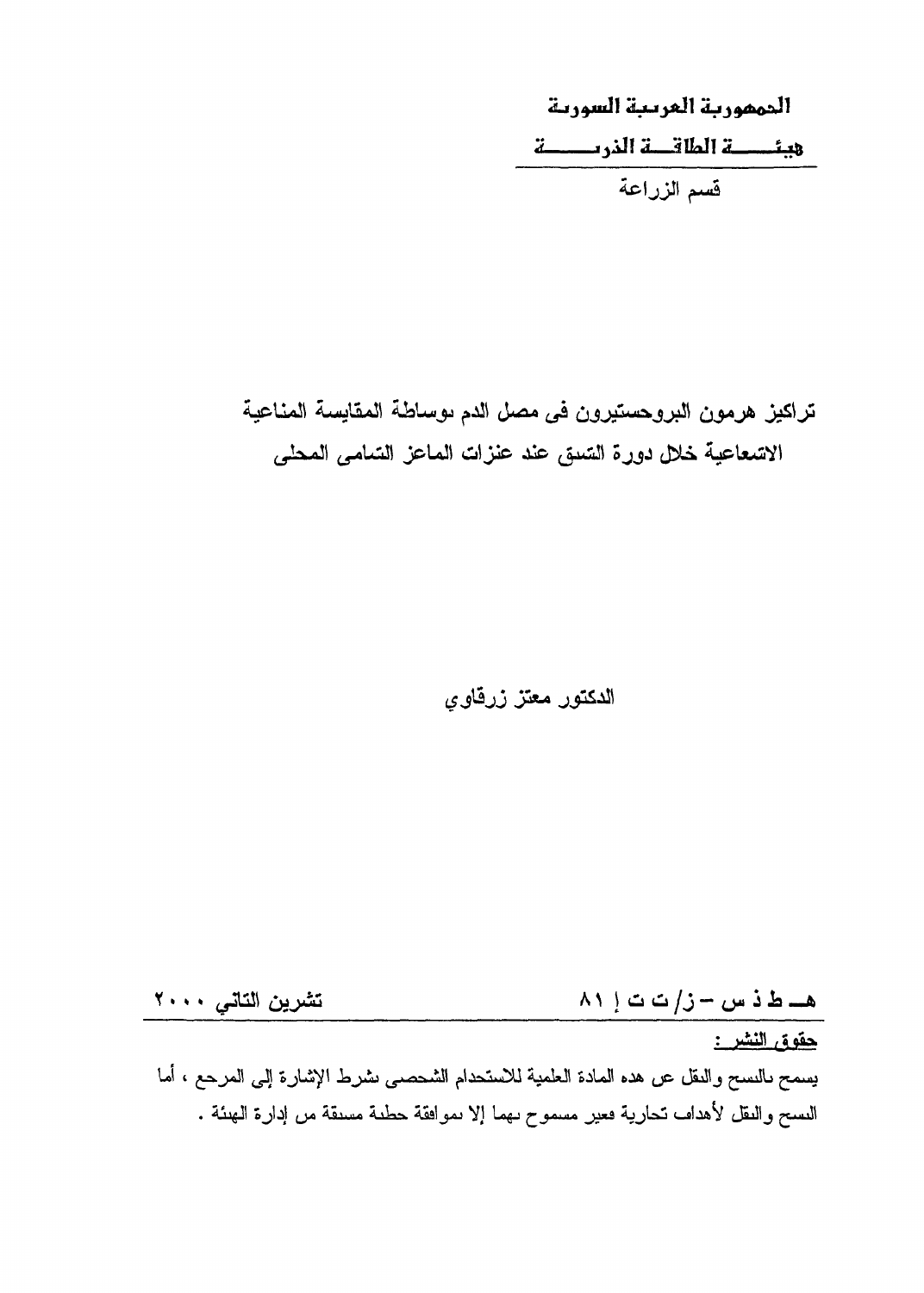ألاعمال التي ساهم بها السيد احمد سكوتي:

اعداد استمارة مشروع التحرىة حمع عيدات الدم من حيوانات التحرنة تحصير المصل من عينات الدم التي حمعت حلال التحرية تحليل المتابح وتقدير مستويات هرموں الدروحستيروں في مصل الدم نوساطة المقايسة المداعيــة الاشعاعية اعداد الأشكال النبانية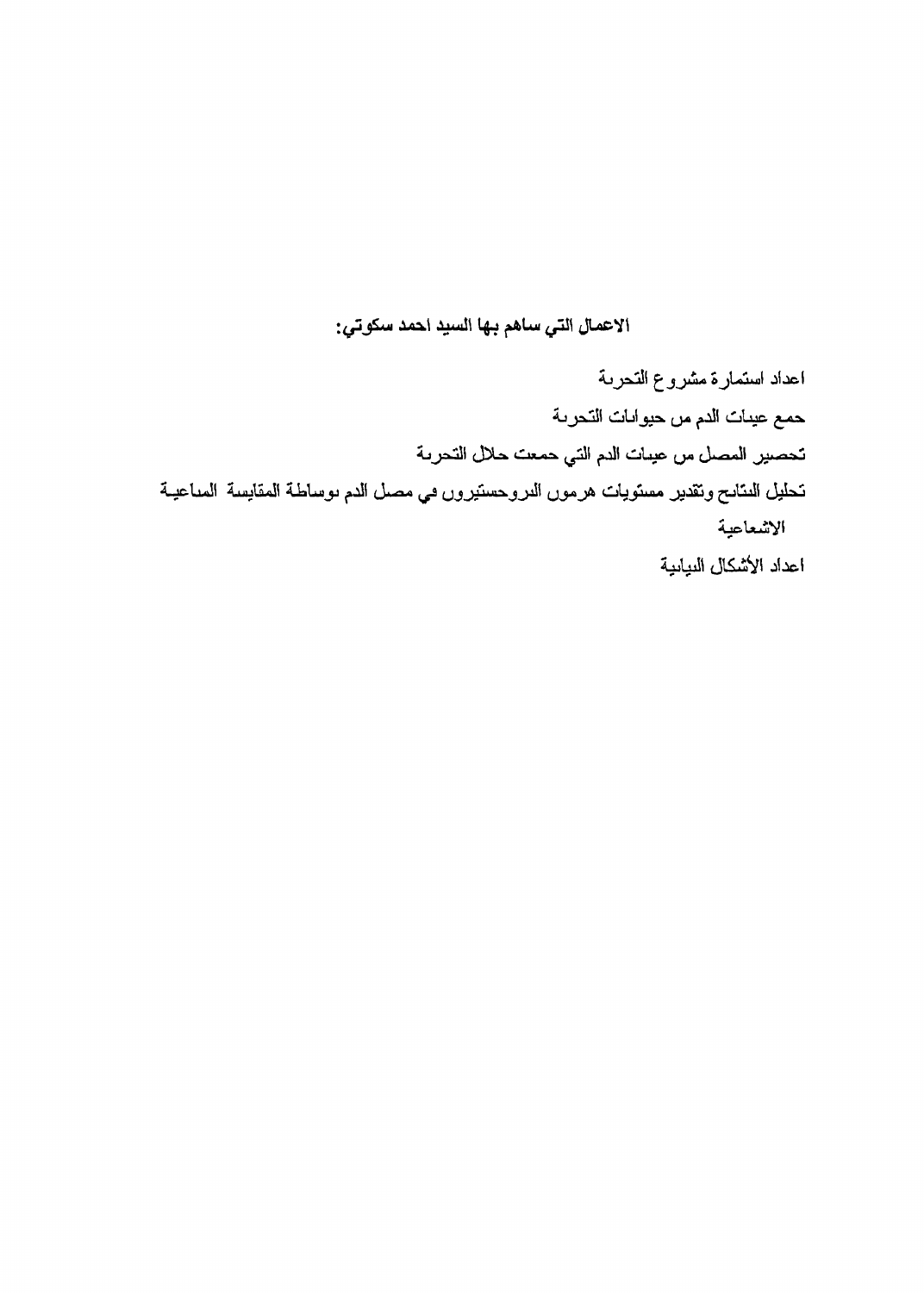# جدول المحتويات

## رقم الصفحة

| 1                         | 1 - الحلاصة                                                                                                                                                                         |
|---------------------------|-------------------------------------------------------------------------------------------------------------------------------------------------------------------------------------|
| $\overline{2}$            | 2- المقدمة                                                                                                                                                                          |
| 4                         | 3- المواد والطرانق                                                                                                                                                                  |
| 4.,<br>4<br>4<br>5.<br>5. | 13 - مكان البيقيد<br>23 - حيوانات التحرية<br>3.3 - تعديه الجنوانات ورعايتها.<br>4.3 - عينات الدم<br>3 5 - التحليل الإحصائب                                                          |
| 6<br>6<br>6<br>9<br>9     | 4 - النتائح<br>1 4- طول دورة الشيبي<br>1 1 - طور ما قتل تشاط الحسيم الأصغر<br>1 2 - طور بساط الحسـم الاصفر (الطور اللوبيئييي)<br>4 1 3- طور بدهور بساط الحسم الأصفر (الطور الحريني) |
| 13                        | 5. المناقثية                                                                                                                                                                        |
| 16                        | 6ـ المراحع                                                                                                                                                                          |
| 21                        | - الحلاصة باللعة الاكليرية                                                                                                                                                          |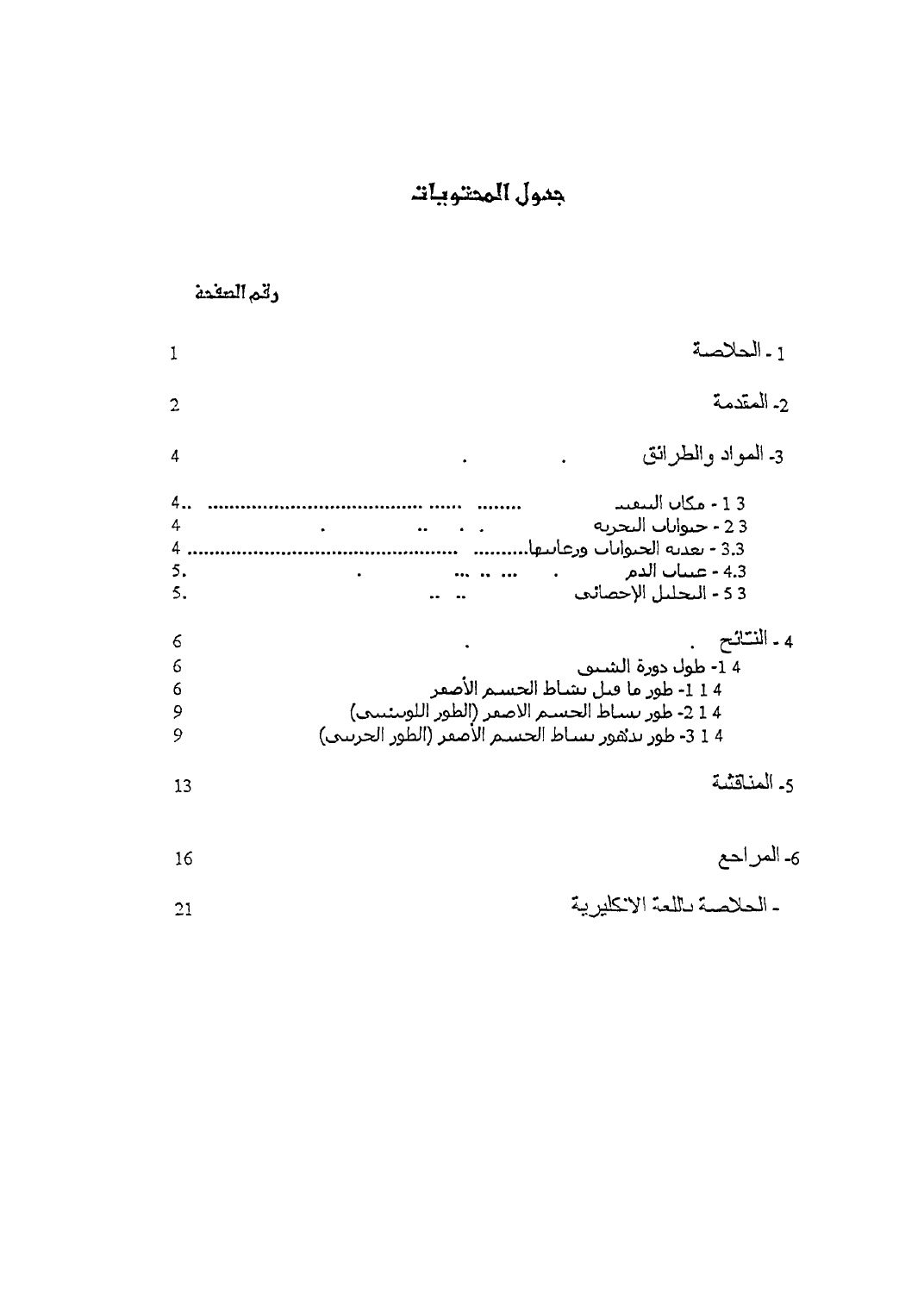# تراكيز هرمون الدروحستيرون في مصل الدم يوساطة المتايسة المناعية الاشعاعية خلال دورة الشبق عند عبزات المباعز الشامي المحلي

1- الخلاصة

احريت تحرية على عبرات الماعر الشامي المحلي بهدم توصيب دورة الشيق ، وتحدسه بشاط المعسم الأصعر وتقدير التراكير الطبيعية لهرمون التروحسترون في مصيل السم توساطة السايسة الصاعبة الاشعاعية حلال الأطوار المحتلفة مـن دورة الشـــق الســّحدم بــي التحريــة 15 عــرة مـن عرق الصاعر الشامبي ، يعمـر 2 – 5 مسـوَّات ، وحقوسط وزن 6 51 كسع ، صـمـن موسـم التلتُّسـج التَّقْلَيْدِي ، ولعدة دورتمي شَدق متَّـالِّــَــْن بلــع متَوسِط طــول دورة الشَّــدق 212 ± 15 يومـاً" (العدي 19- 26 يوما") ، قسمت كما يلي 2 ± 8 0 9 ـومـا" (2 - 5 ايـام )كـال فسها تركـير هرمول النروحسترون متحفضا" بلغ بالمتوسط 69 ± 85 0 سابو منول / ل (المندي -00 0-08 3 0 يابو مول / ل)، للاه ارتفاع تدريجي في افرار الهرمون المدكور ،اي وحود احسام صعراء ستنطة ، استمر لمدة للعت بالمتوسط 153 ± 14 يوميا" (المدى 13 - 20 يوميا") ، كيان متوسط تركيل المهرموں حاللہ 41 13 بانو مول /ل (العدی 26 3 ــ 98 27 بانو مول /ل) ، تُسلاه انحفاض حاد هي افرار الهرمون المدكور ، اي وحود احسام صفراء متدهورة او قد الشهور ، استمر لمدة تلعت بْالْمِتَّوْسِطْ 1 3 ± 6 0 يوما" (الْمُدَّى 2-5 أُلِّيام) ، كَانْ مِتَّوْسِطْ تَرْكَيْنِ ۚ السرمون حلاله 68 0 سأنق مول/ل (العدي ٥٥ 0-81 2 سامو مـول /ل) لمـم متوسـط اعلـي تركـير لـهرمون الدروحســَيروں حلال الطور اللوتينيسي (طور الحسم الأصـُّص 67 18 ± 15 3 داس مول / ل (الممدى 00 14-98 27 ىابو مول / ل) ، وحدثت هده القمة يمتوسط مقداره 2 12 ± 2 3 يوما" من دورة الشيق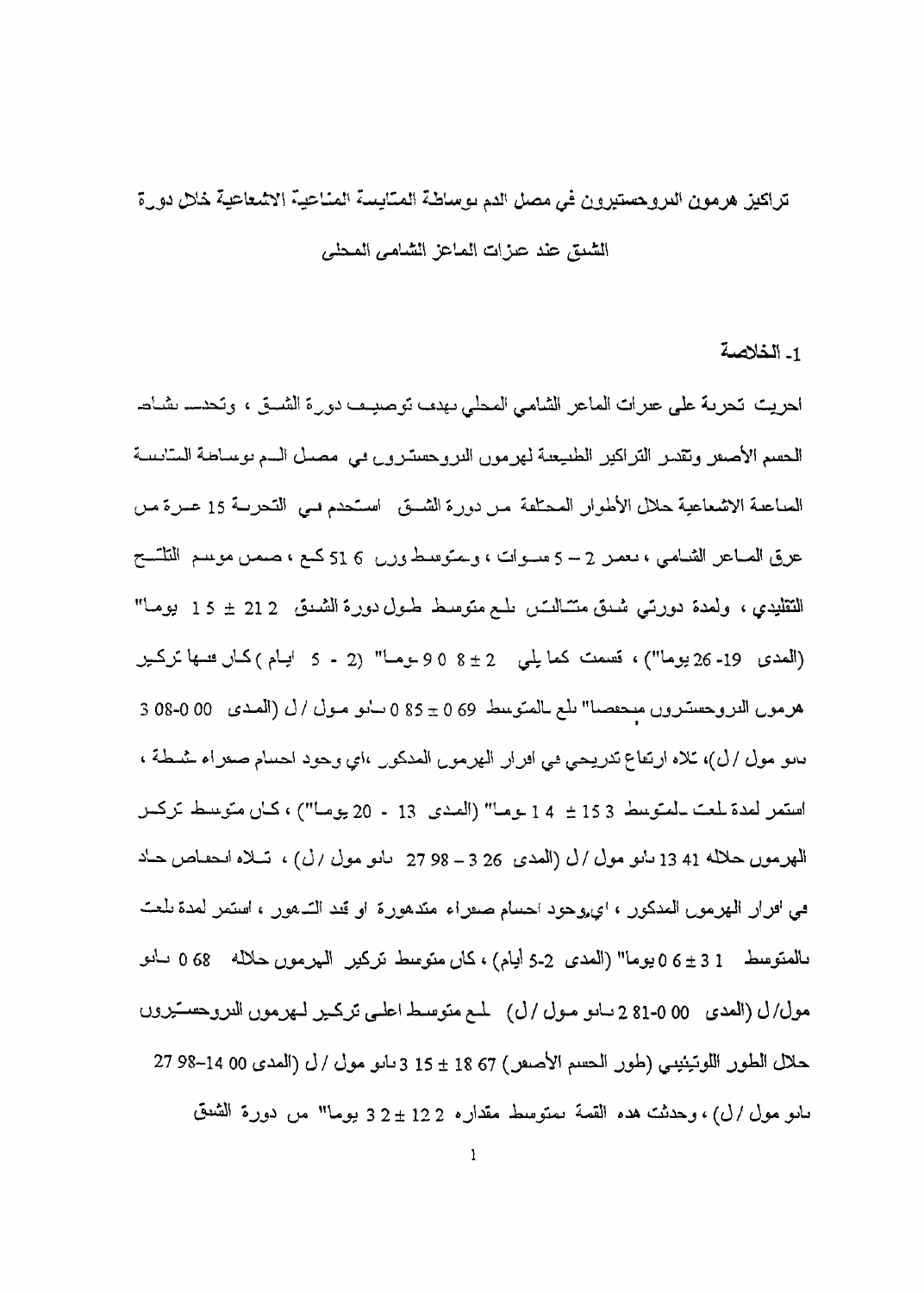امكن ولأول مرة توصيف دورة الشيق بدقة عيد عبرات الماعن الشبامي المحلبي وتحديد التراكيين الطنيعية لهرمون الدروحسَّـرون حــلال الأطـوار المحتلفة مسها - اعتمـادا" علــي السَّــْــج المـكـورة اعلاه ، يستتتح ان تراكير هرمون الدروحسترون قـــٰ مــن 18 3 سانو مــول / ل وحــــــــَ بالمتوسـط حلال مدة 9 2 يوما" عدد نداية دورة الشَّـــق ، وحــلال مـدة 1 3 يومـا" عـــــ ــهانــة دورة الشـــق (الطور الحريمي) ، وأن تراكير هرمون التروجسترون أكثر من 18 3 يانو مول / ل وحدت حلال الطور اللوتينيسي من دورة الشدق والدي بلع بالمتوسط 3 15 يوما"

2- المقدمة

تعد الماعر من المحترات الصعفرة الهامة في بلدان عدة من العالم بسبب المرابيا التي تتمتع سها ويعتمد سكان بعص الدول بشكل رسس على لجوم وحلب المساعر بالمقاربية ميع الإنبواع الجبوانسة الأحرى، ، بالاصافة الى مسحاتها المرعوبة مـن اليـاب وشـعر بـاعم كالكشـمير والموهـير (Jindal ،  $(1984)$ 

يتمتع عرق الماعر الشسامي بشهرة كسيرة يسبب الصعات الحماليية التبى تمتلكها اقراده وابتاحيه مصـر (Abdelsalam وأحرون ، 1994) ، والعـراق (Azawı وأحــرون ، 1993) ، وعمــان (El-Hag وأحرون ، 1995) ، وتَعرص (Constantinou ، 1989) ، والدويان Karatzas وأحرون ، 1997)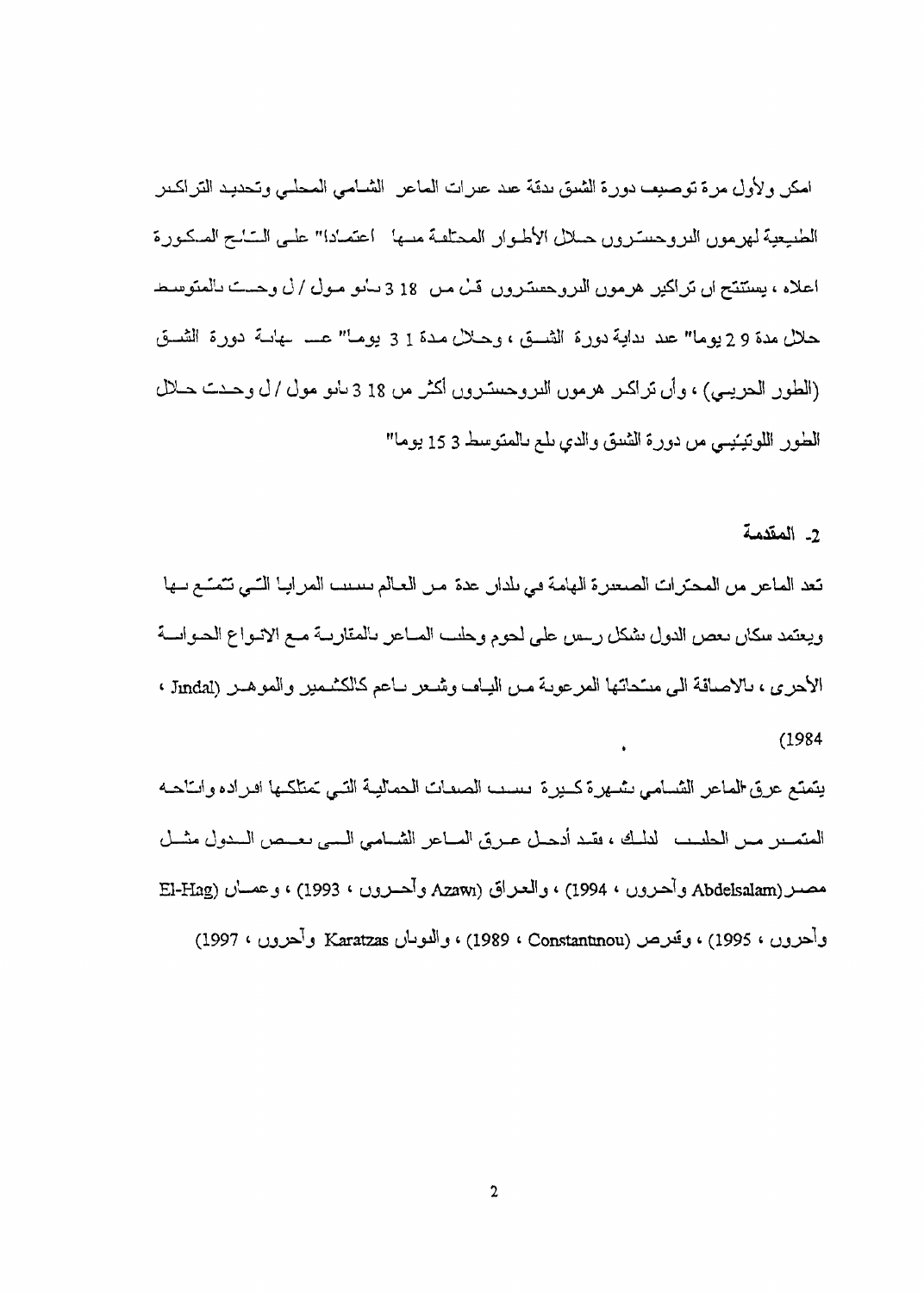كما قام ، 1994) ، وتوسس (اكساد ، 1996) ، و 1997)، يعد ان تم يباء محطـة يحوث ارز ع لتحسين واكثـار المـاعر والتابعة للمركز العربي

يعد تحديد بمط دورة الشسق عسا الحيوان باستحدام البهرمويات وحاصبة عبد الحيوانيات المحترة موسمية التـّاسل كالماعر ، احد اهم اسس الدراسات مي محال التـّاسل تم توصيف دورة الشدق مي العديد من الأتواع الحسوانية مثل الأنقار (Darwash وآحرون ، 1999) والاعسام (Oyedipe*) و*أحرو*ن* ، 1991) ، والحسِـل (Mantr وأحــروں ، 1985) ، والصـــل (Hodges) (1998 ، 1998) وحـــــارير عســــا (Blatchley وأحرون ، 1976) ، والحردان (Dupon و Hatchley)

مالتقلية للماعل ، فقد تم توصيف دورة الشيق في يعص العروق مثل عرق Murciana-Granadina نيا (DeBuines وأحروں ، 1999) ، وعرق Alpine سمي ايطاليــا (Bono وأحـروں ، 1983)، ق Red Sokoto في نيحيريا (Pathiraja وأحرون ، 1991) ، وعرق Dairy x Boer فسي ألمانيـا (1998 < Prasad *j* Kumbhakar) - ^ *^* Black Bengal 6j& *j* \* (1991 « Holtz j Baucrnfcind ، وعرق Dutch White محي هولندا (Van de Wiel وأحرون ، 1991)

اما باليسبة لعربيّ الماعر الشَّامي في سورية ، وبالرَّعم وكما يشير اسم العـربيّ ان اصلـه مـن منسـة دمشق ، علم تحــر حتــي تاريحــه اي دراســة دقيقـة لــهدا الموشـر الــهام ــــ فيريولوحيــة دور ة الشـــوّ ــ باستحدام الهرمويات ، ويساء" عليه ، تنهدب التحريبة المحاليبة التي تحديد وتوصيف دورة الشبق وأطوارها المحتلفة بدقة عبيد عبرات المباعر الشبامي المحلبي وتحديد التراكير الطبيعية لبهرمون الدروحسنيرون حلالها بوساطة المقايسة المباعية الاشعاعية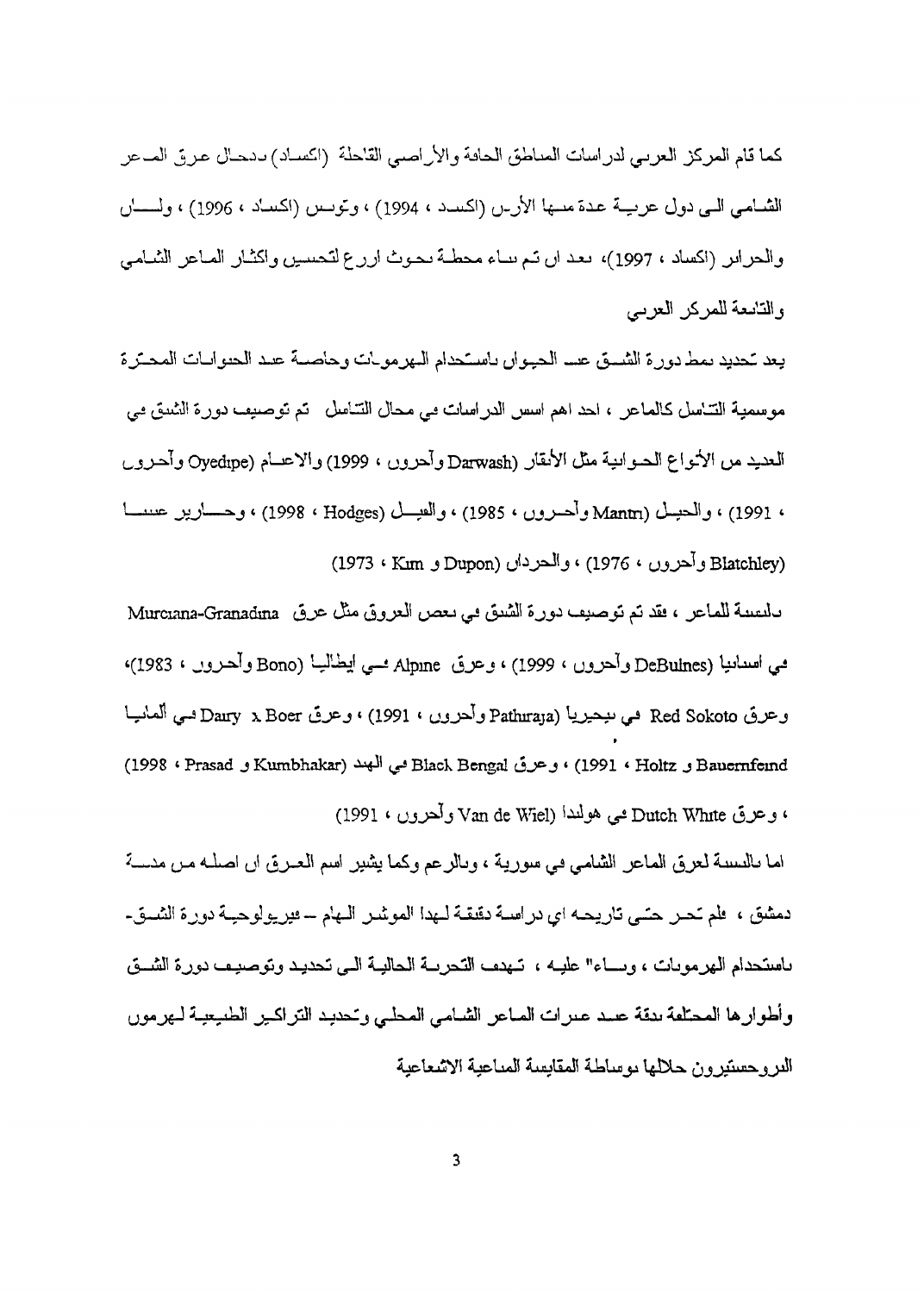3 ـ المواد والطرانق

### 1.3 مكان التنفيذ

بعدت التحريبة في دائر ة الانتاج الحيواني في منطقة دير الحجر. على بعد انحيق 33 كم حيوب شرق مدينة دمشق فتمين هده المنطقة بمباحها الحاف وقلة امصارها

#### 2.3 حيوانات التحرية

بعدت التحريسة علـي 15 عـبرة بالعبة مـن عـرق المباعر الشـامي المحلّـي ، بعمـن 2 – 5 سبوات ، ويمتوسط وزرن عند بدء التحريسة 6 51 ± 7 8 كتم - كافية العينرات المستخدمة لا توحد عندها أي مشاكل أو اصبطر ابات تتاسلية

#### 3.3 تغذية المحيوانات ورعايتها

كانت الحيوانات تقصبي الليل داحل الحطيرة المحصصة لها ، وتقصبي معطم اوقات السهار حارح الحطير ة - صمن الحطير ة ، كانت تعدي الحيوانات على عليقة مركبر ة تعتمد على الشبعير ، حالية القمح وتس القمح. كما قدم للحيو المات محلوط العنتاميسات ، اصدقة السي الأحصار الملحنــة ، والمساء اللطيف نشكل حل ad libitum حارج الحطنرة ، كانت الحيوانات ترعى في الأراصــي الرعويـة المعتو ادر ة

وكانت الحيوانات قد حصيت مبايقا" واشاء التحرية صد بعض الأمراص السارية - (حمي قلاعية ، الثروتوكسيميا، حدري ماعر ) ، اصافة الى تحريــع الحيوانــات صـد الطِّيليات الداحليـة وتسريــها صد الطعيليـات الحارحيـة ومـق الـمرامح المسّعـة كمـا تـم وحـلال التحريــة القيـام بأعمـال الرعايــة الصرورية الأحرى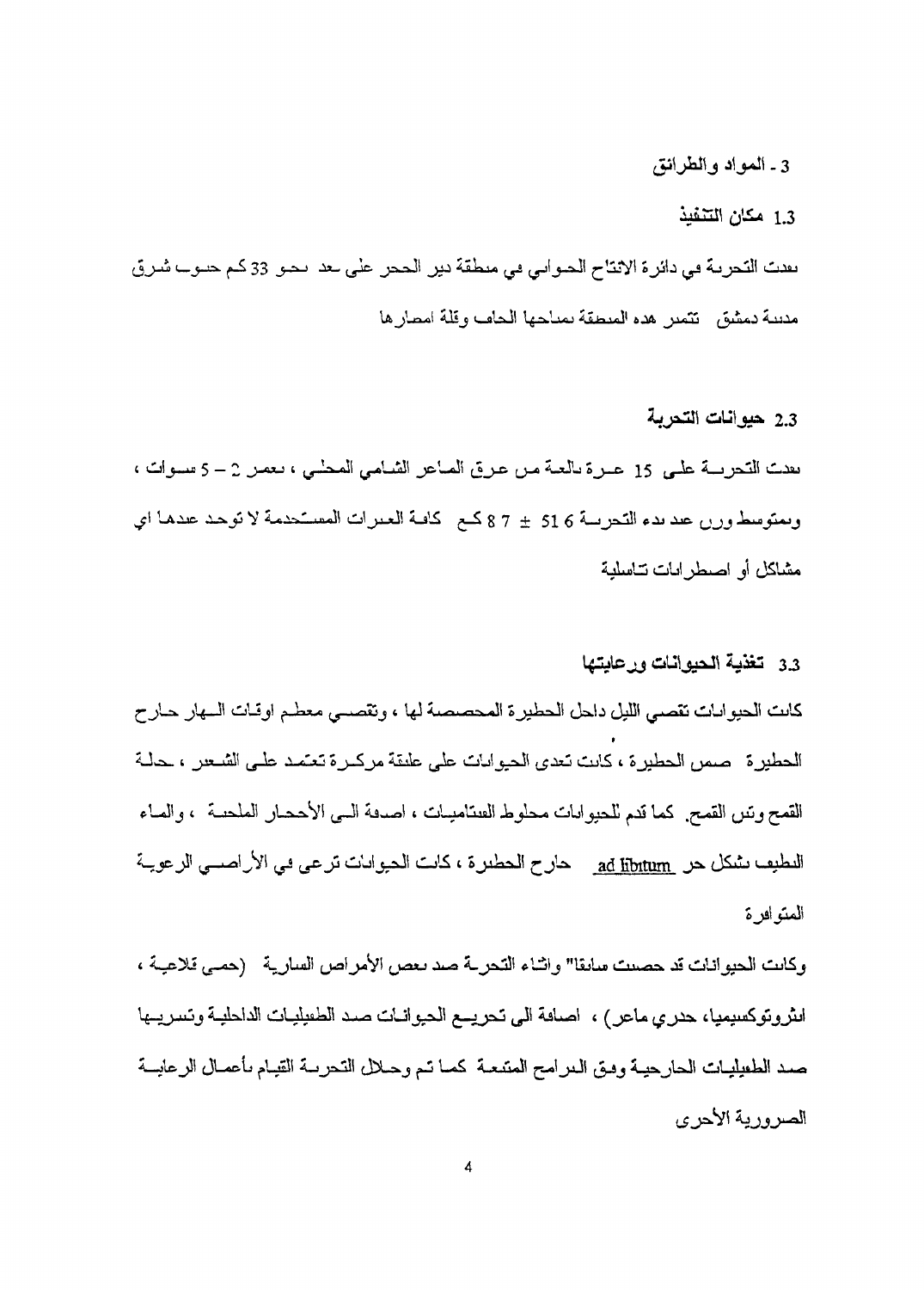43 عينات الدم

سحنت عيبات الدم من العرق الوداحي jugular vem للعسرات باستحدام ابـانيب معرعـة وابير حاصة ويشكل بومي وهي دات الوقت (الساعة العاشرة صدحا") ولمدة دورتمي شمق متشلسَن وصعت عيات الدم يعد حمعها في براد "refngerator " على درجة حرارة +04 م للسماح تتكوين الحثرة ciot ، وتم الحصول على المصل serum هي صداح النوم التالمي عن طريق تثنيث العينات باستحدام حهار الطرد المركبري centrifuge على سرعة تدرهـا 3000 دورة بالدتمـــة ولعدة 20 دقيقة نقلت الأمصال بعدها وبوساطة ماصات بلاستكية حاصسة pipettes Pasteur اللي علوات للاستكية سعة 15 مل قابلة للاعلاق بشكل محكم ، حيث حفظت محمدة علمي درجية حرارة -020 م لحين تقدير معسَّوي هرمون الدروحسترون فسها بوساطة المقايسة المداعيسة الاشعاعية RIA) radioimmunoassay) ، باستحدام محموعات التحليل الحياهرة kits ، واعتسر حسم أصعر سنميط، ميمما اعتنر التركير الدي يقل عن 18 3 بابو مبول /ل موشير!" امنا السي حالية سكوں تناسلي او الى طور حريسي مي الممايص أو السي بدانــة الطـور اللوتـــيـــي مــي دورة الشــدق (1997 · Zarkawı)

5.3 التحليل الاحصائى

حلَّلت النسَّائح ىتحلَّيل التساير (ANOVA) باستحدام الدرسامح Statview-IV علــي معسـتوى ثقَّــة مقدار ه 95 %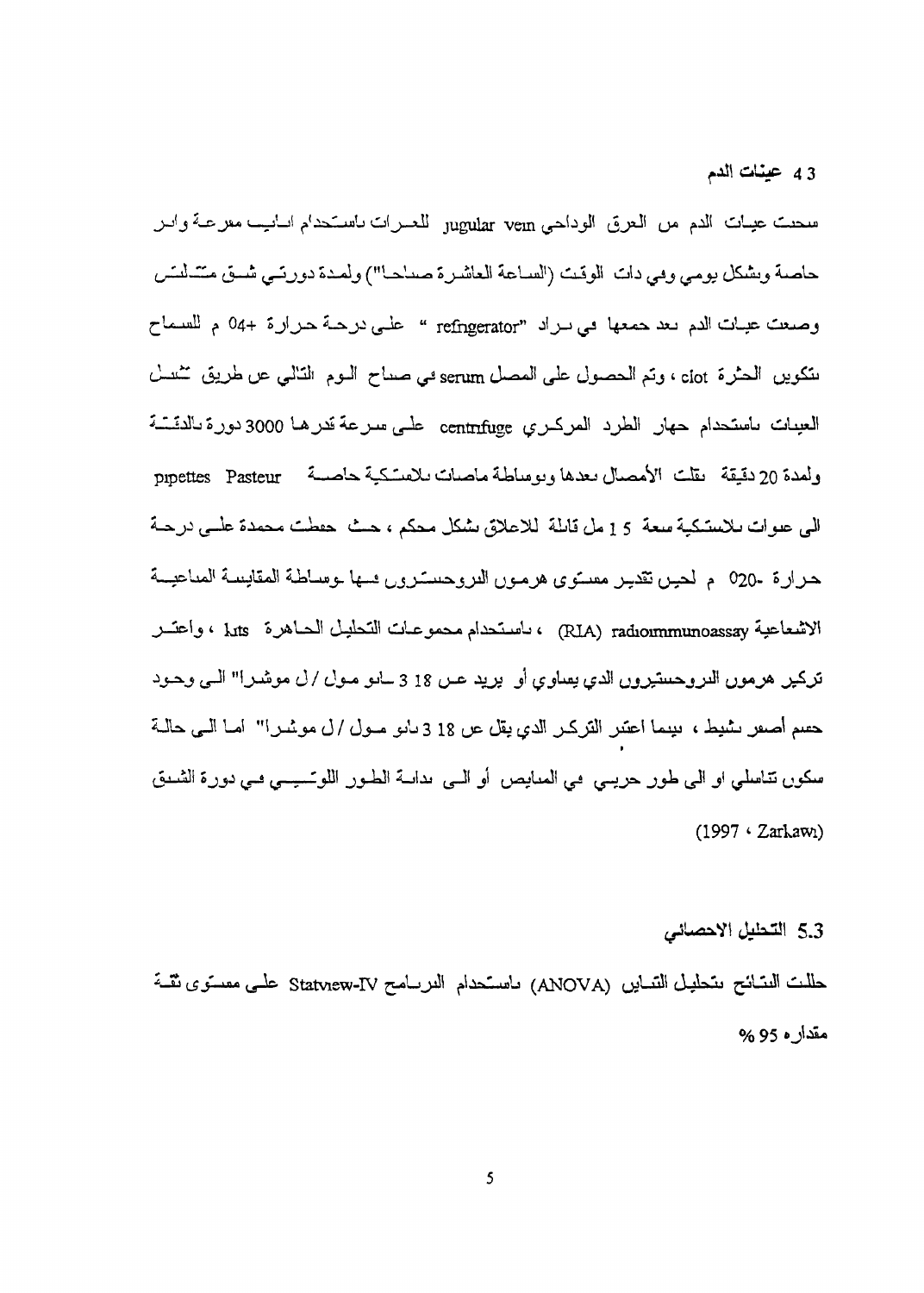4 - النتاسح

14 طول دورة الشيق

ىلىع متوسط طول 30 دورة شيق 21 ± 5 ± 1 بوما" ، وتراوحت بيس 19 و 26 يومـا" كمـا يلـي 3 دورات شيق استمرت لمدة 19 يوما" (10%) ، 7 دورات شيق استمرت لمدة 20 يومــا" (23%) ، 10 دورات شيق استمرت لمدة 21 يوما" (33.3%) ، 5 دورات شيق استمرت لمدة 22 يوما" (7 16%) ، 3 دورات شيق استمرت لمدة 23 يوما" (10%) ، ودورة شيق واحدة استمرت لمدة 24 بوما" (3 3 %) ، وأحرى استمرت لمدة 26 بوما" (3 3 %) (شكل 1)

لم توحد فروق موكدة احصائيـا" (95 0<7) في طول دورة الشيق بين العبرات باعصار محتلفة ،  $17 \pm 20$  حيث طعت 5 20 ± 7 1 يوما" بعص مستان ، و 2 21 ± 3 1 يوما" بعص ئىلائى مسـوات ، و  $7 \pm 7$ 21 4 يوما" يعمل حمص مسوات

هرموبيا" ، واعتمادا" على بشاط الحييم الأصبور ، قسمت دورة الشيق الى ثلاثة الهوار ً هي

1 1 1 طور ما قبل نشاط الحسم الاصفر :

لمع طول هذا الطور للمتوسط 9 ± 2 0 عوما" وتراوح ـيل 2 و 5 الــام ، (2 عومـا" مـبي 10 دور ات شَعْقِ ، 3 أَيَام فِي 15 دُورة شَعْقَ ، 4 أَيَام فِي 4 دُوراتَ شَعْقَ ، 5 أَيَـام فِـي دُورة شَـــقَ وأحدة) ىلع متوسط تركير هرموں الدروحستيروں حلال هدا الطور 69 ± 85 ل-امو مـول / ل (الصدى 00 - 08 3 3 مايو مولى /ل) (شكل 2)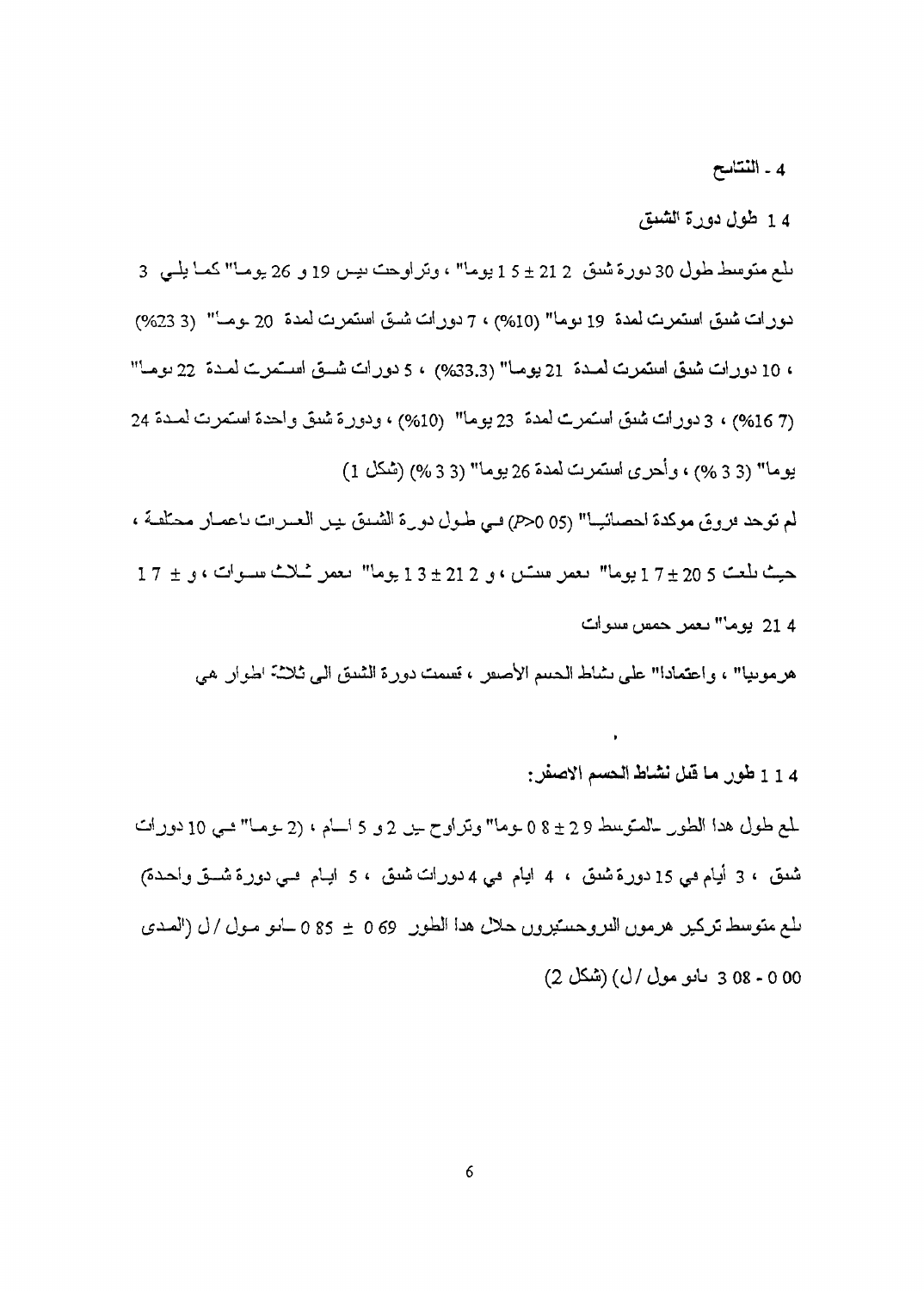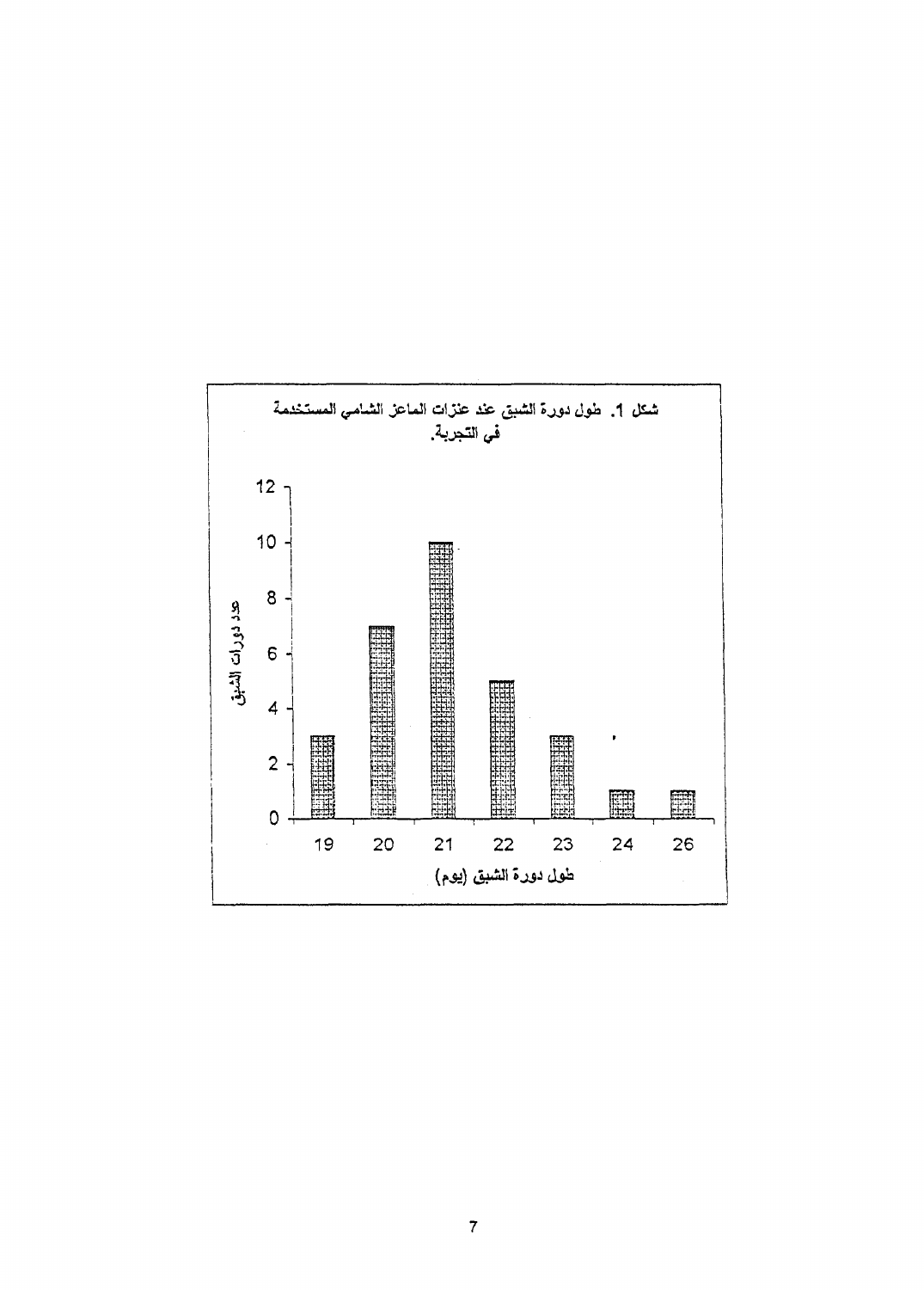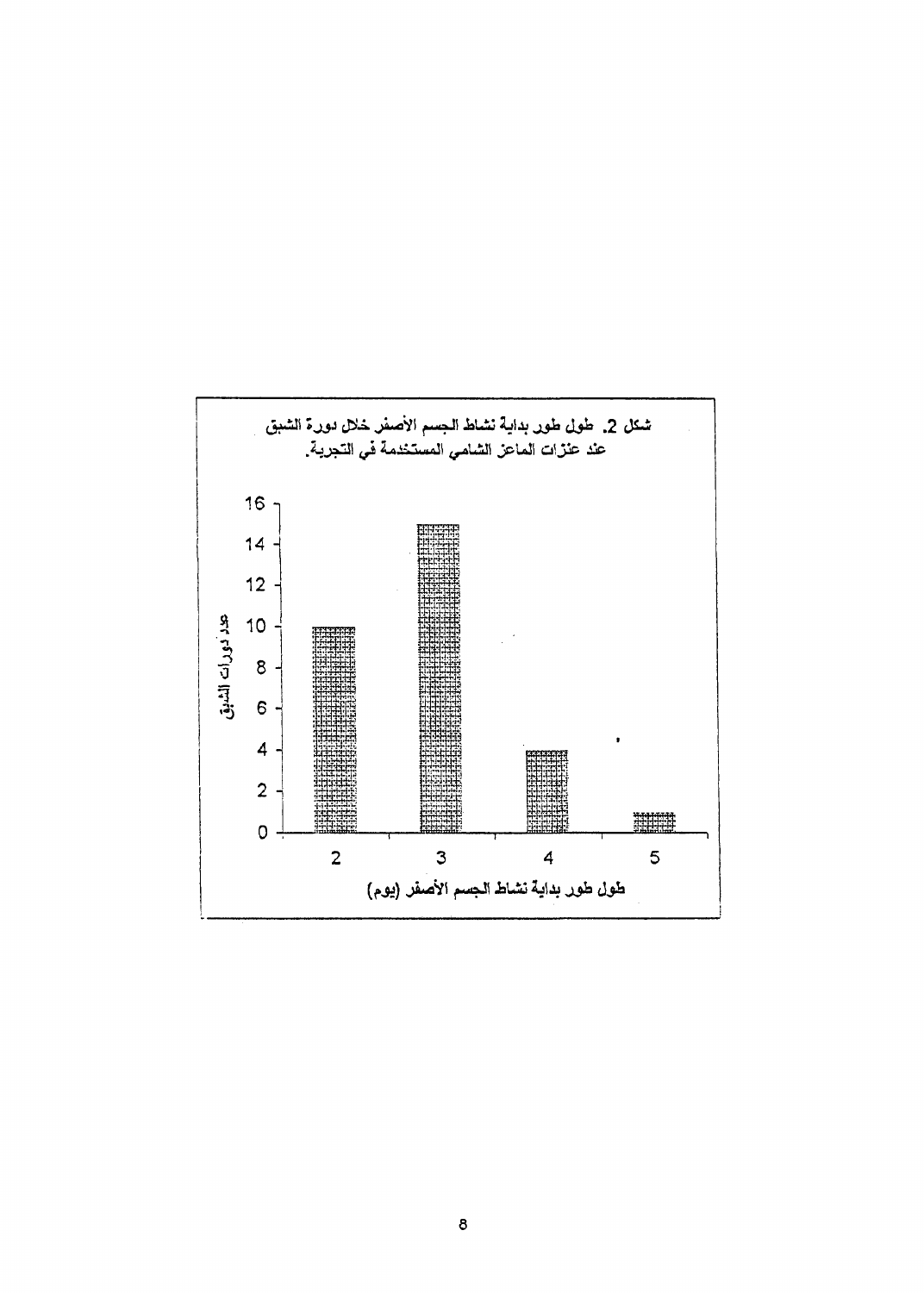2.1.4 طور نشاط الجسم الأصفر (الطور اللوتينيني):

بلغ طول هذا الطور بالمتوسط 15.3 ± 1.4 يوما" وتراوح بين 13 و 20 يوما" ،(13 يوما" في دورة شُبقَ واحدة ، 14 يومـا" فـي 8 دورات شَبقَ ، 15 يومـا" فـي11 دورة شُـبقَ ، 16 يومـا" فـي 6 دورات شبق ، 17 يوما" في دورتي شبق ، 18 يومــا" فـي أدورة شـبق واحـدة ، و 20 يومـا" فـي دورة شبق واحدة). بلغ متوسط تركيز هرمون البروجستيرون في هذا الطور 13.41 ± 4.39 نــانو مسول / ل (المسدي: 3.26 -27.98 نسانو مسول / ل). كمسا بلسغ متوسسط أعلسي تركسيز لسهرمون البروجستيرون خــلال الطـور اللوتينينــي (طـور الجسم الأصـفـر ) 18.67 نــانو مـول /ل (المـدي: 14.00- 27.98 نانو مول /ل) ، وحدثت هذه القمة بمتوسط مقدار ه 12.2 يوما" وتر اوحــت بيـن 8 و 20 يوما" ، ( 8 أيام في دورتي شيق ، 9 أيام في دورتي شيق ، 10 أيـام فـي 7 دورات شيق ، 11 بوما" في 3 دورات شُبق ، 12 بوما" في 5 دورات شُبق ، 13 بوما" في 3 دورات شُبق ، 14 بوما" في دورة شبق واحدة، 15 يوما" في دورتي شـبق ، 16 يومــا" فـي 3 دورات شـبق ، 18 يومــا" فـي دورة شبق واحدة ، و 20 يوما" في دورة شبق واحدة (شكل 3).

3.1.4 طور تدهور نشاط الجسم الأصفر (الطور الجريبي): بلغ متوسط طول هذا الطور 3.1 ± 0.6 بوما" وتـراوح بيـن 2 و 5 أيـام ، (2 بومـا" فـي 3 ْدورات شُبقَ ، 3 أَيْـلم فـي 23 دورة شُبقَ، 4 أَيـلم فـي 3 دورات شـبق ، و 5 أَيـلم فـي دورة شُـبق واحـدة ). بلغ متوسط تركيز هرمون البروجستيرون خلال هذا الطور 0.68 ± 0.79 نــانـو مـول / ل (الصدى: 0.00 - 2.81 نانو مول لل) (شكل 4). ويوضح الشكل 5 شكل دورة الشبق خلال الأطوار المختلفة وتراكيز هرمون البروجستيرون عند عنزات الماعز الشامى المستخدمة في التجربة.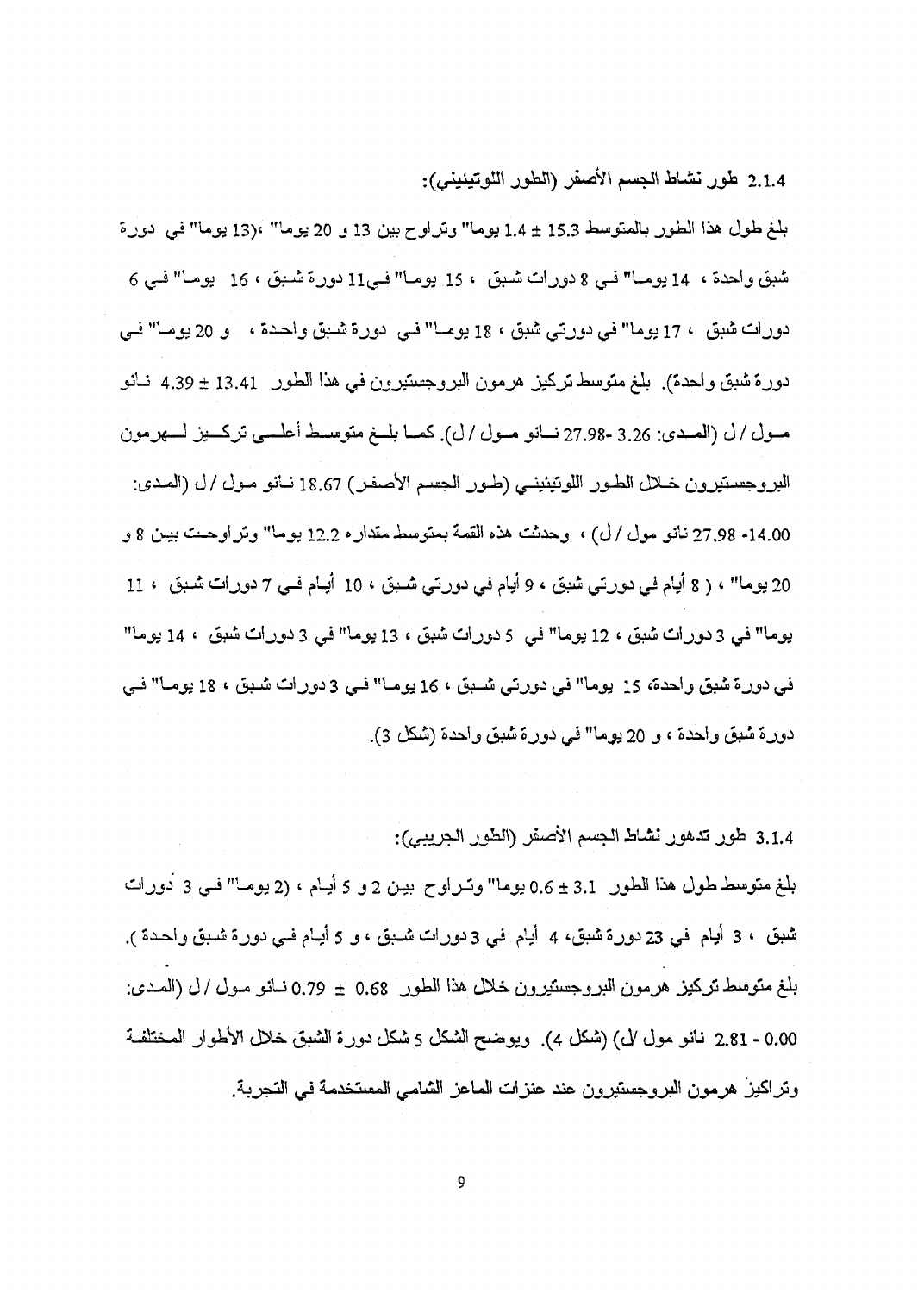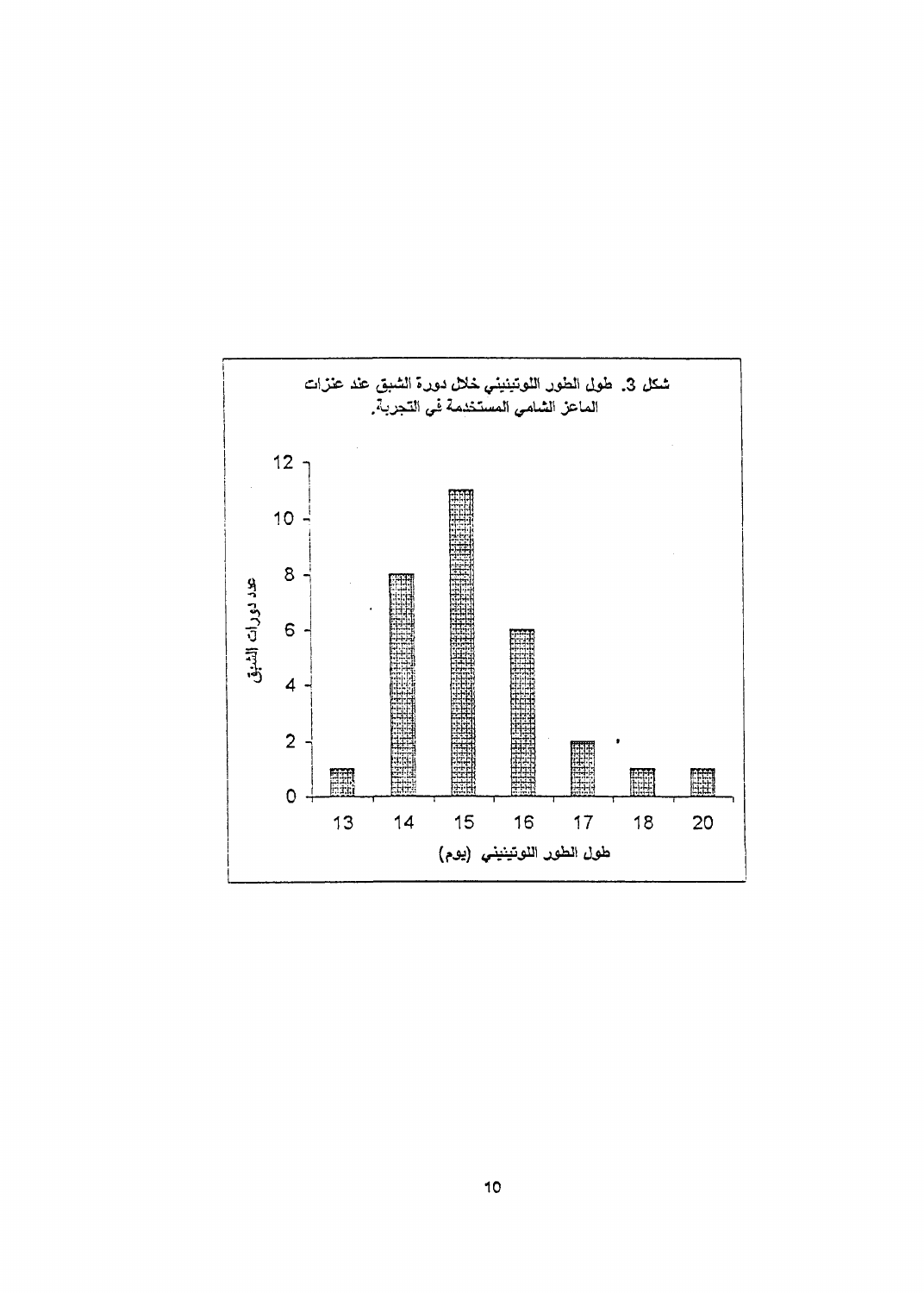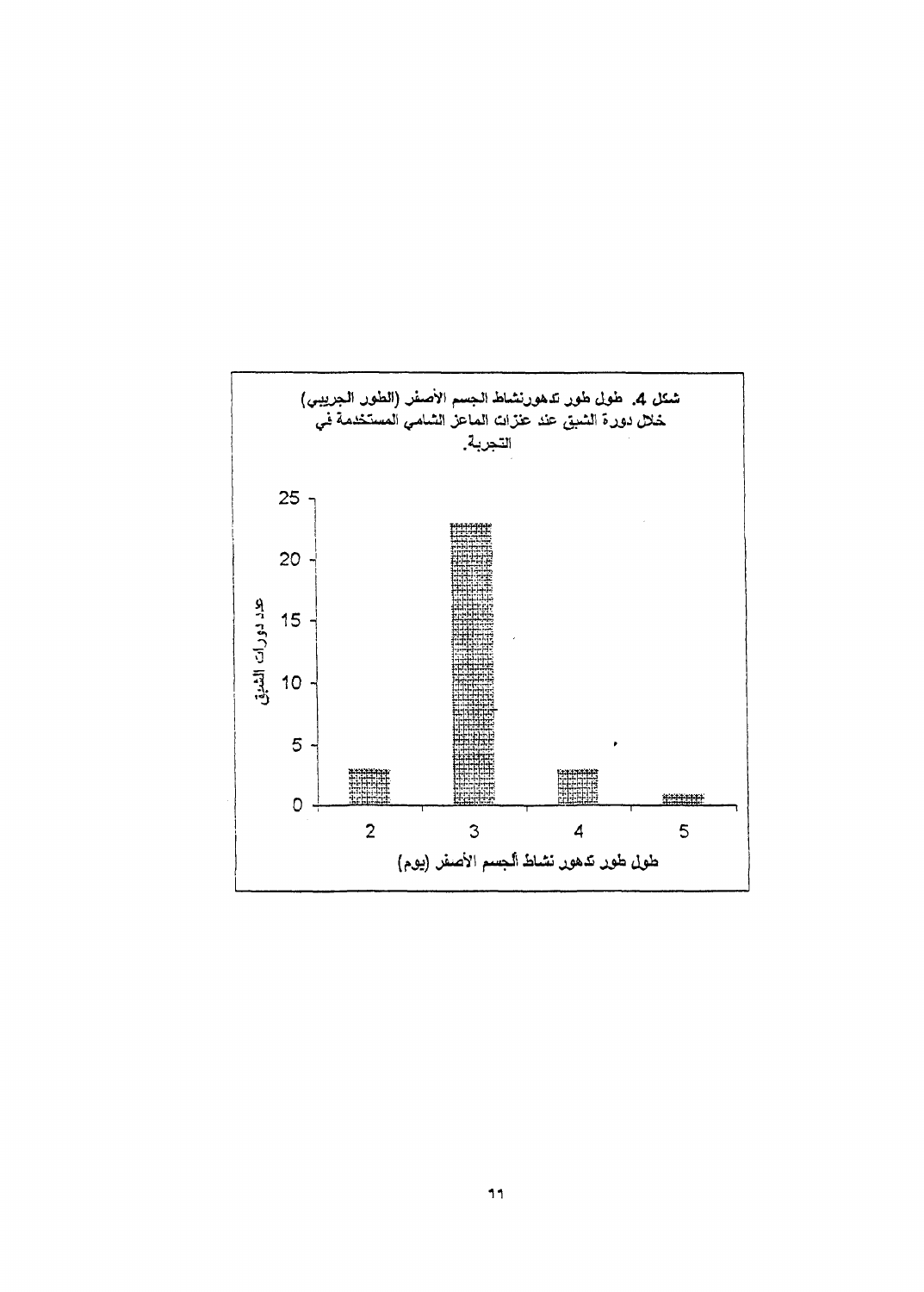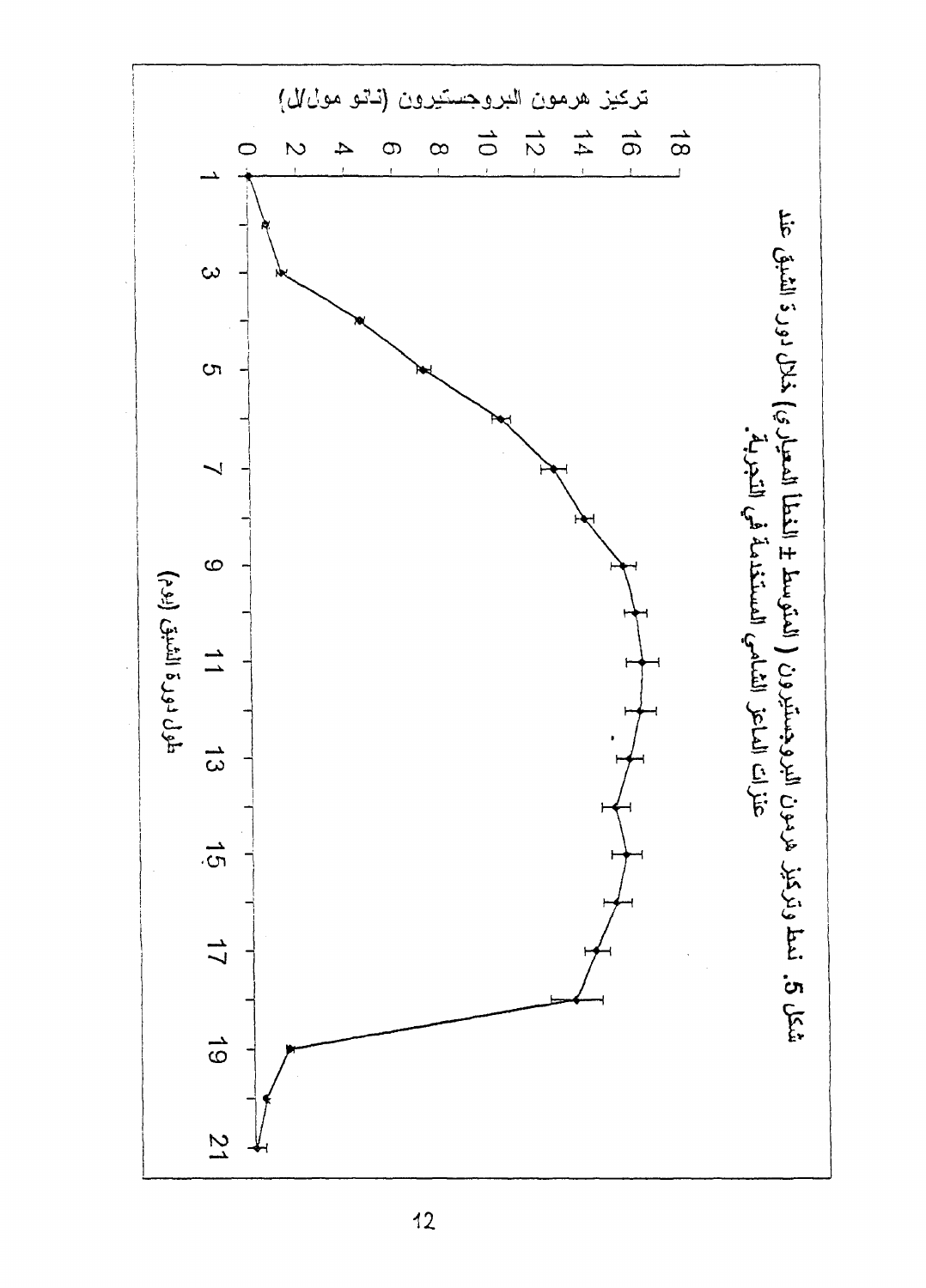بناء" علي ما سبق وحلال دورات الشبق في عبرات الماعر الشامي المدروسة ، فإن تركير هرسول الدروحستروں اقل من 18 3 ديو موليل لوحط حلال مدة لمت بالمتوسط 5 9 ± 7 0 بوما" ، كــن متوسط تركيز هرمون الدروجسترون ليها 0 68 ± 82 0 ساس مول /ل ، وان تركيز هرمون وحستيروں اكثر مں 18 3 *نانو مول⁄ل لوحط حلال مدة تلعت سلمتوننن*ط 15 5 ± 4 1 *نوم*ا" ، كان متوسط تركير هرموں الدروحستيروں ہيھا 13 13 ± 39 مادو مول / ل

#### 5 - المناقشة

بسبب أهمية الماعر الشامي وافتتار المكتبات والمراجع السي المعلومات الاساسية المتعلقية بالإياء التناسلي عد الماعر الشامي في سورية ، موطن الماعر الشامي ياحراء الدراسات على العرق المدكور وتعد التحرية الحالية هامية في تحديد وتوصيف بعض الموثيرات التناسلية لعرق الماعر الشامبي <sub>مى</sub> سورية استكمالا" 'لاعمال سابقة (Zarkawı وأحرون ، 1999' ررقاوي ، 1999) كما ونند المحاولة الأولسي النسي يُسم السّعـرص مـــل حـلالــها هرمول الدروحستيرون في تحديد فيريولوجية دورة الشيق عند عبرات الماعر الشامي بدقية ، حيث يعد كحديد شكل دور ة الشيق عبد الجيوانات المجلية ، ومن سبها الماعز الشيمي ، امر ا" مهما" جدا" ويعـد عـد احراء الدراسات التـّاسلمة ومن حـهة احرى ، معد الـهرمون المدكور من اهـم الـهرمولات التناسلية ويستحدم ببحاح كموشر هبام وماعل مبى الدراسات المتعلقية يميريولوجيا الشاسل عب de Wiel \* 1991 ' *OJJ^J* Lopez-Sebastian ' 1991 ' *OJJ^J* Adnan) Komalijnslijper <sup>c</sup> 1997 < UJJ=^J Engeland '1996 \* u*JJ=^J* Kadzere ' 1991 « (1999 « UJJ^ J DeCastro *j* \* 1997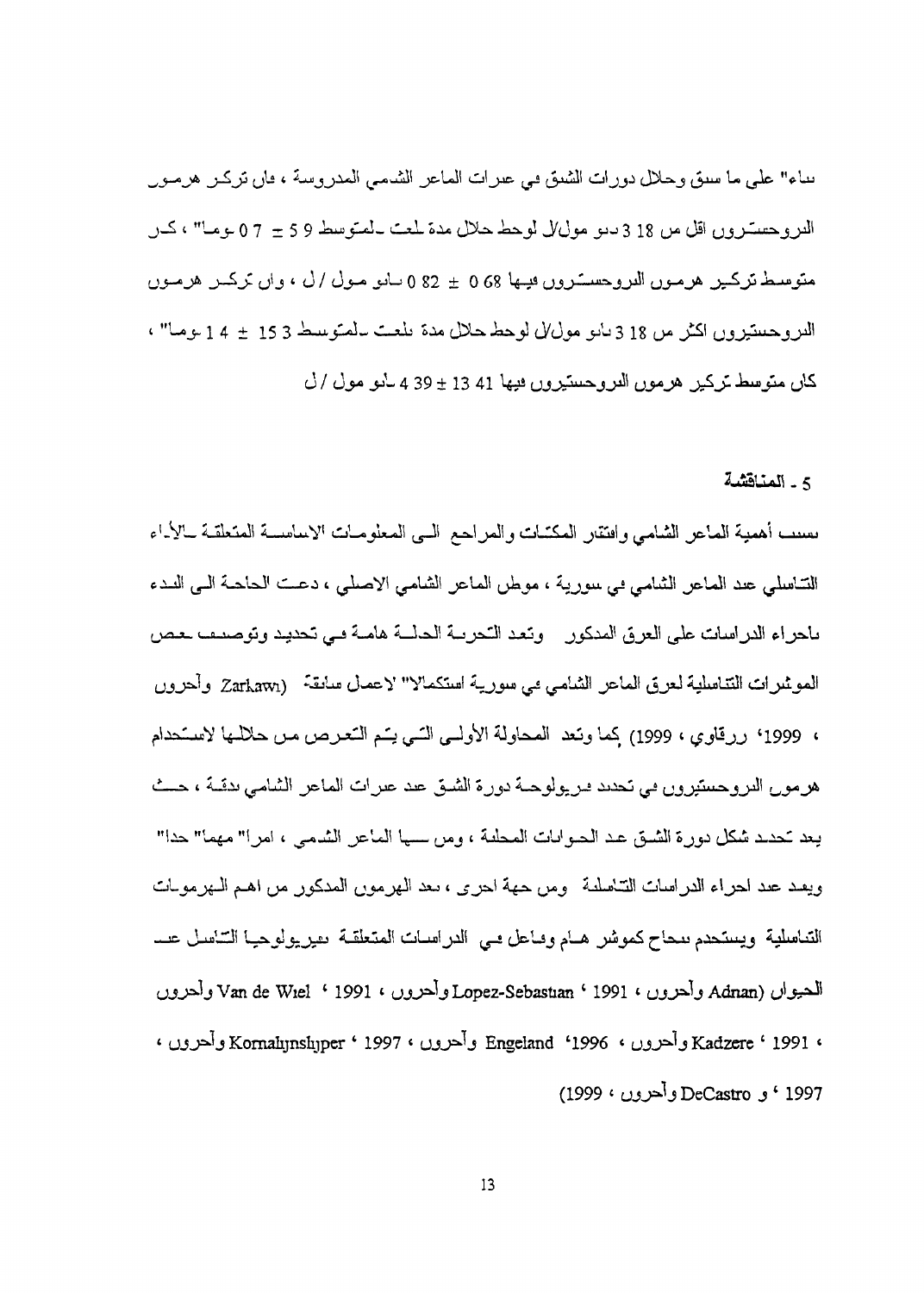في التحرية الحالية ، بلم متوسط طول دورة الشيق 21 2 يوما" وهذا يقارب طول دورة لشيق عبيد Red Sokoto في سحـربـا والسالع بالمتوسط 3 21 بومبا" (Pathiraja وآخـرون ، 1991) *<•*<sup>L</sup> JJ-^ J Santa-Mam) " —\*JJ 20 7 ja-^jl^b ^JLJlj yl ^ ^-s Cnollo (j 1990) كما ا<mark>ں</mark> تركىر هرموں الدروحس<sub>ني</sub>روں الملاحىط حـلال دورۃ الثمــق يشـانـه تركــر مــحر Red i>& \_>&^> J-^wVj ' (1991 ' Holtz j Bauemfeind) LuUll ^JS Dairy x Boer LL>& Sokoto في سيحيريا (Pathiraja وأحـرون ، 1991) ، وتركــير مــاعر عـرق Alpine فــي ايطـالسـا .(Bono) وأحرون ، 1983).

وحدت احتلافات في القيم الدنيا والعطمي لتراكير (هرمون النزوجستنزون في الحبوانات ، ويمكن ان يعر ي دلك الى الاحتلالات الفردية صمل العربيّ علمي اي حال ، وسالر عم مـل وحـود الاحتلالـات العردية في تركير هرمون النروحســـَيرون ، فــان المنحــي العــام كــان متــْــاــها" عنــــ العــرات هـده نست اليصما" فسي مباعر عربيّ Dairy x Boer فسي الصانيبا (Bauernfeind و Holtz ، <sup>1</sup> 1991) كما أحــر عن احتلافات فردــة مماثلة في الأعنام ، وذلك في نـعاح هحــِـن عرقـي Dorset Reklcwska *j— ^* ^-\*^ (1979 ' OJ^)^\*-' *j* Hcrnman) *^^•^-j<sup>J</sup> ^-^* Horn x Finnish Landrace وأُحرون ، (1988) عن رحود احتلالات في تراكين هرمون البروجيشرون عن عا يا قام Hunait وأحروں ، (1989) ىقياس ئركىي ىـعاح اعدام الـعواس مـي الأردل مـي الأيـام 16- 20 ـعد الـتلقيح عير الممحمـي (لم تـحمل) ، اي الألـام 1 ـ 4 من دورة الشيق ، ووحدوا أن هذا التركير بلع 08 1 بابو مول /ل ، وهذا يقارب للتركين الدي تسم الحصسول على التحريسة الحاليسة ، ولكسهم لسم يقومسوا بدراسسة تعسيرات وتركسين هرمسون الدروحستيروں حلال دورة الشدق - وہمي دراسة احريت علمي أعدام العبواس ملي سورية ، أحسر Zarkawı (1997) عن وحود احتلامات مردية مي أعلى تركير لهرمون الدروحستيرون مي دم المعــاح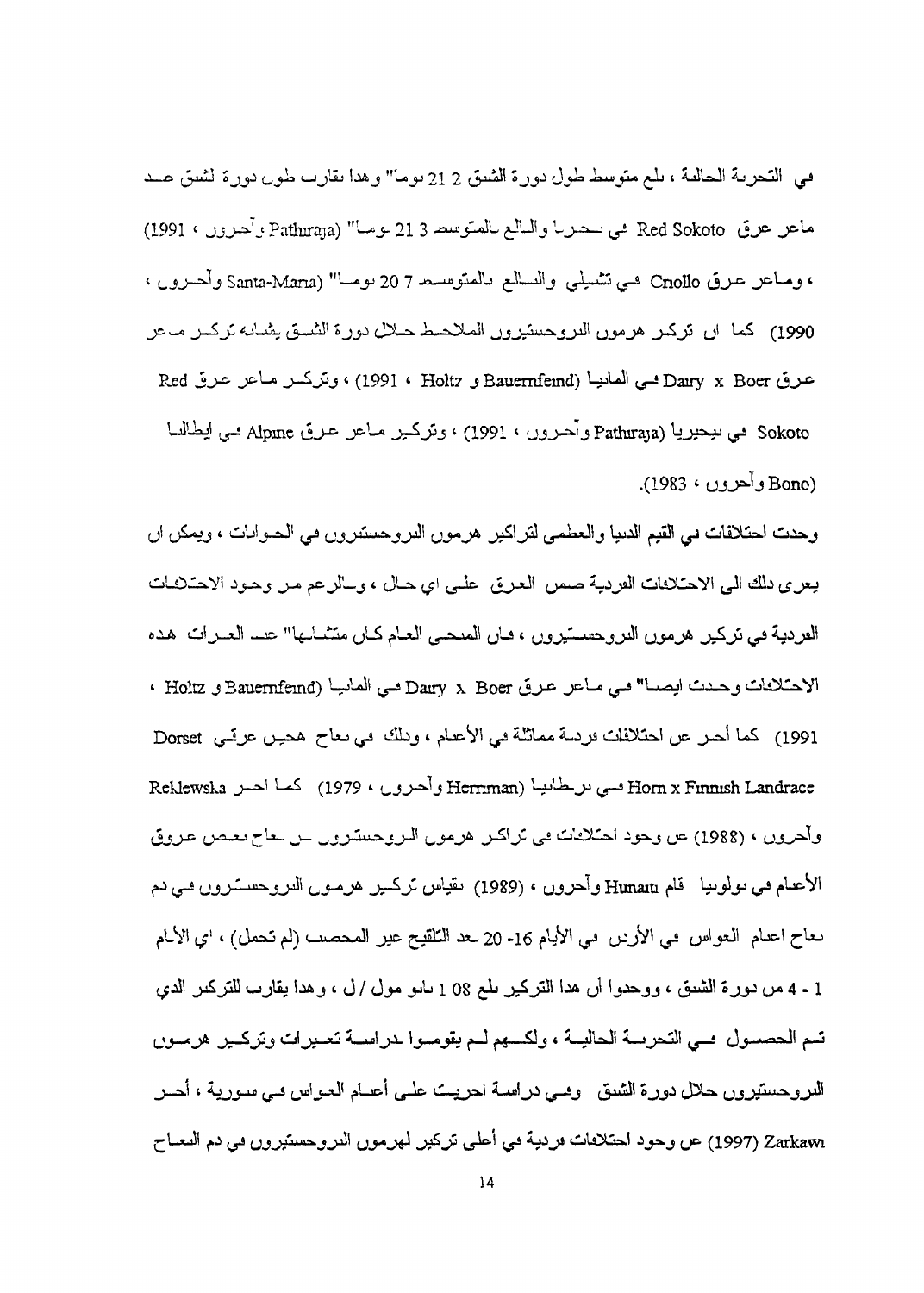حلال الطور اللوتنييسي من دورة الشيق ، واللم عن متوسط عام متبداره 111 ± 13 د-ايو مـول/ل  $(\mathcal{Y}$ را 18 00 - 18 دانو مول $($ احير!" ، امكن بدئة ولأول مرة توصيف دورة الشيق حلال اصوارها المحتلفة عسا عبرات المباعر الشامي المدروسة وهدا هام وصروري ومعد مي معرمة مربولوحيــة دورة الشــق عسـ هدا العرق المعطي كموشر اساسي معيد للباحثين الدين يعملون مي محالي التربيبة والتناسل ، وكدلت الصهتمين في اعداء معرفتهم بيعص الموشرات التناسلية عند الحنوانات المحلية كما يفتتتح من بنائج التحرية الحالية ال تراكير هرموں الدروحستيروں اقل من 18 3 ديو مول / ل وحــدت بالعتوسـط حــلال 2 2 يوما" عند نداية دورة الشيق وحلال 1 3 يوما" عند بهانية دورة الشيق ، مميا يؤكب الاقتراح البدي احس عنه Bauernfeind و Holtz ، (1991) والذي يقد ان الأحسام الصفراء في منايص الماعر هي المصدر الرئيس لهرموں الدروحستيروں ، واں تراكير هرموں الدروحستيروں اكثر مـن 18 3 سانو مول / ل وحدت حلال الطور اللوتيبيي من دورة الشيق والدي بلع بالمتوسط 15.3 يوم"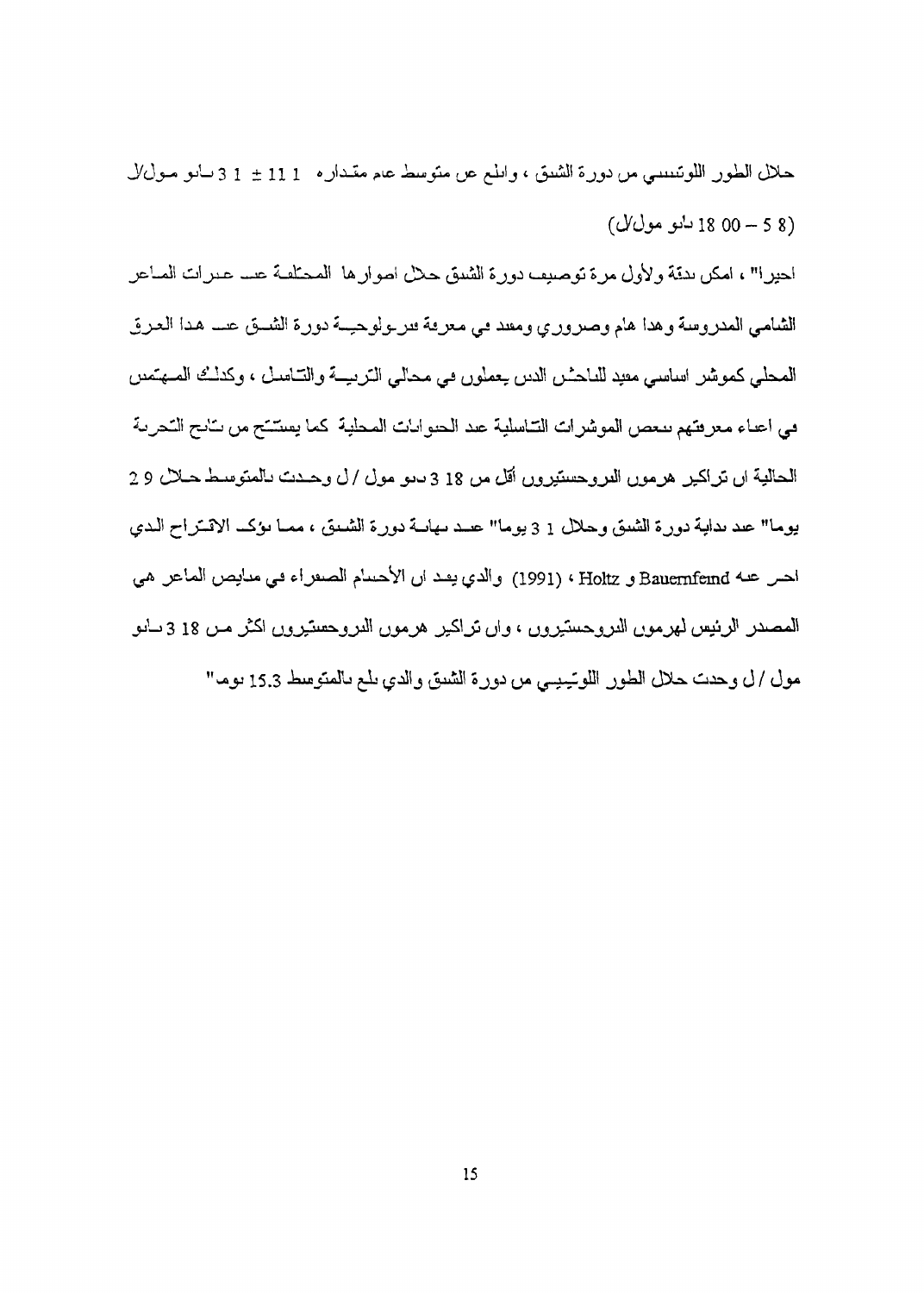References *£f\*\j\*&* -6

- اكساد 1994 التترير الصبي السنوي لادارة دراسات الشروة الحنواسة في العركز العرسي لدر اسات المساطق الحافة والأر اصبي القاحلة
- اكساد 1996 التقرير الصبي السبوي لابارة دراسات البثروة الحيواسية في العركز العرسي لدراسات المماطق الحافة والأراصمي القاحلة
- اكساد 1997 التقرير -العسى السموي لادارة دراسات السروة الحيواسة سي العركب العرسي لدراسات المساطق الحافة والأراصم القاحلة ، دمشق
- ررقاوي ، م 1999 استحدام النزوحسسترون بوساطة المقايسة المساعية الكلمية لتتوجم استحامة اللث الماعر الشامي الىي الدروستاعلادين الصمحي ، الدروسولفين "هيبة الصاقبة الدربية ، دمشق
- Abdelsalam, M M, Haider, A E , Aboul-Naga, A M., El-Kunary, I S and Eissa, M, 1994 Improving performance of desert Bakn kids by crossing with Zaraibi and Damascus goats Egy J Anun, Prod , 31, 85-97
- Adnan, S., Jaindeen, M. R., Ahmon, A. R. and Sharifuddin, W., 1991 Ovanan function and growth performance of indigenous goats in Malaysia, In Isotope Aided studies on Goat and Sheep Production in the Tropics Proc Final Research Co-ordinated Meeting, Perth, Australia, pp 143-156.
- Azawi, O, Al-Dahash, S Y and Juma, F T, 1993 Effect of different diluents on Shami goat semen Small Rum Res, 9, 347-352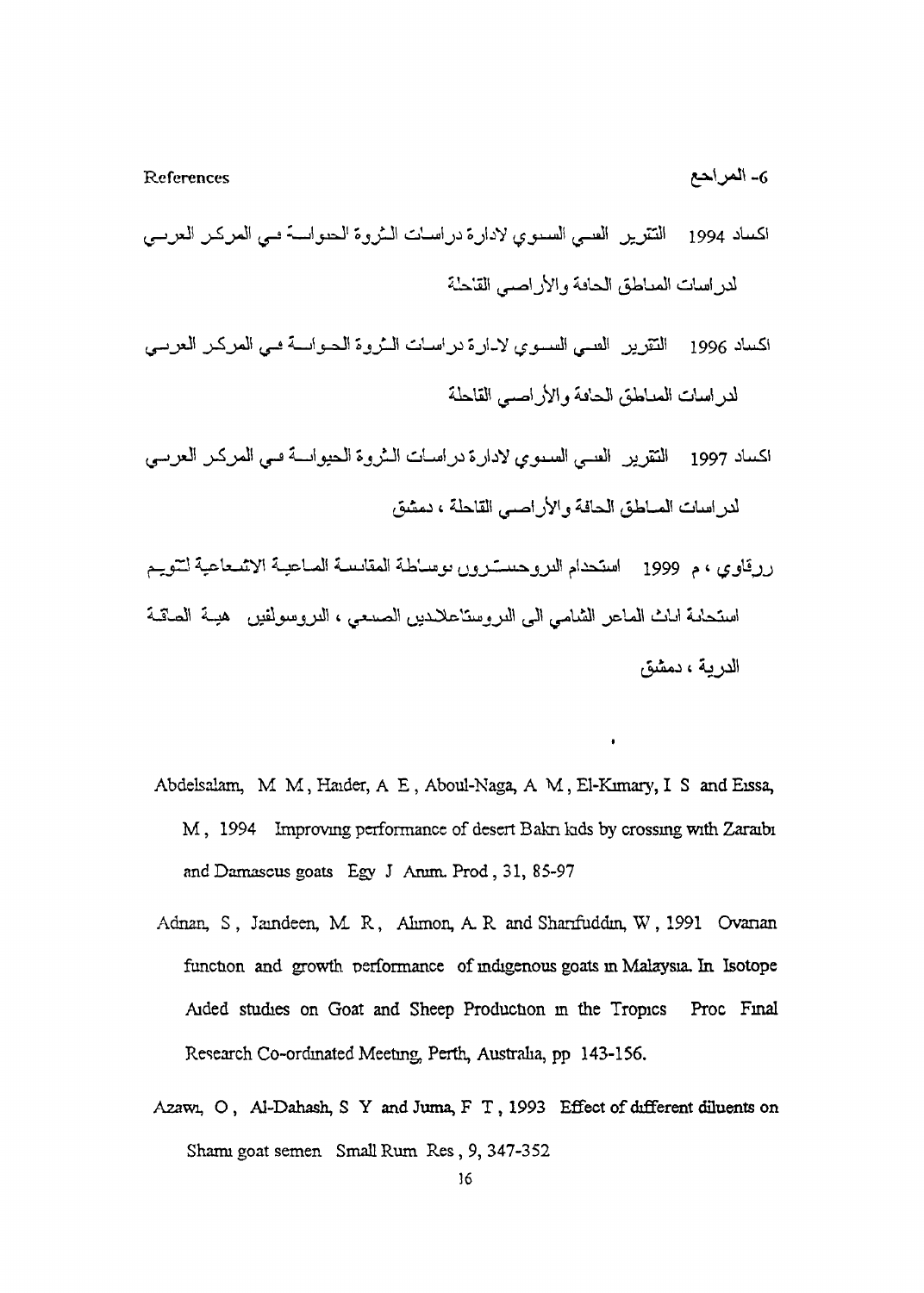- Bauc rnfund, M and Holz, W, 1991 Progesterone and estrogen levels in serum of cyclic goats measured by enzyme immunoassay Small Rum Res , 6, 95-102
- Blatchlcy, F R, Donovan, B T and TerHaar, M. B , 1976 Plasma progesterone and gonadotrophm levels during the estrous cycle of the guinea pig Bio Reprod, 15, 29-38
- Bono, G , Carroll, F , Tamarum, C and Abrate, L , 1983 Progesterone, estrogen, LH and PRL concentrations in plasma during the oestrous cycle in goat. Reprod Nutr Develop , 23, 217-222
- Constantinou, A, 1989 Genetic and environmental relationships of body weight, milk Meld and litter size in Damascus goats Small Rum. Res, 2, 163-174
- Darwash, A. O, Ward, G. L, Lamming, G. E and Wolliams, J. A., 1999 The effect of raising post-oestrus progesterone concentrations on luteal activity in post-Dartum dairy cows Arum. Sci, 68, 527-532
- DeBulnes, A G , Moreno J S , GomezBrunet, A, Inskeep, E K., Townsend, E C and LopezSebastian, A, 1999 Follicular dynamics during the oestrous cycle in dairv goats Arum Sci, 68, 547-554
- DeCastro T, Rubianes, E, Menchca, A and Rivero, A, 1999 Ovarian dynamics, serum estradiol and progesterone concentrations during the interovulatory intervals in goats Thcnogenology. 52,399-411
- Dupon, C and Kim, M. H., 1973 Penpheral plasma levels of testosterone, androstenedione, and oestradiol during the rat oestrous evele J. Endocr., 59, 653-654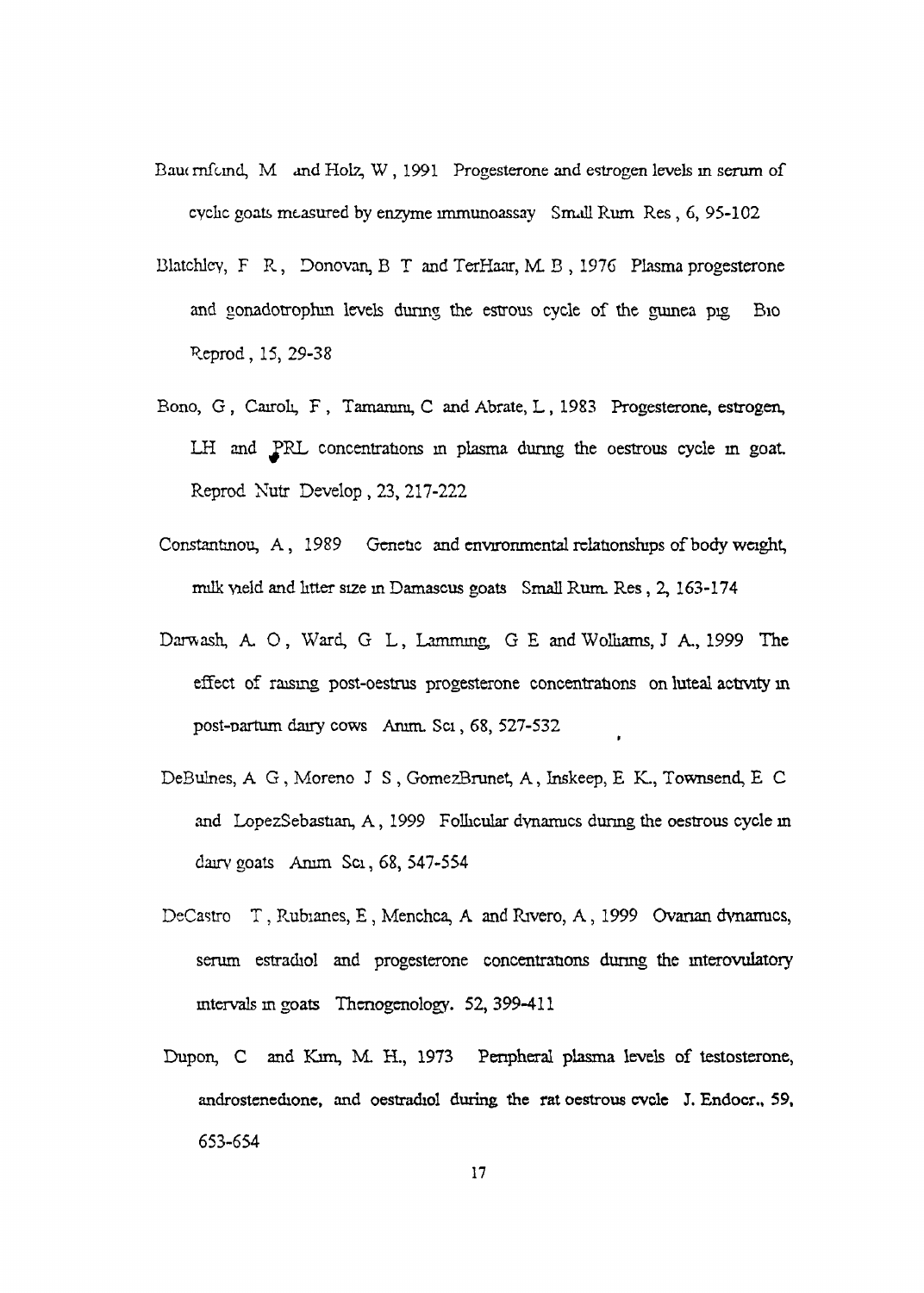- EI-ILIQ, VL G, Azam, A H. and Al-IIabsi, R S, 1995 Comparative performance of Damascus goats and Chios ewes in Oman Asian- AusL J Anim Sci, 8, 419-425
- Engeland, I V, Ropstad, E, Andersen, O and Eik, L O, 1997 Pregnancy diagnosis in dairy goats using progesterone assay kits and oestrous observation. Arum. Reprod Sci, 47, 137-243
- Hernman, L D , Harwood, D , Malhnson, C B , and Heitzman, R J, 1979 Plasma concentrations of o\anan hormones during the oestrous cycle of the sheep and cow J Endocr., 81 61-64
- Hodges, J K., 1998 Endocrinology of the ovarian cycle and pregnancy in the Asian (Elephas maxjmus) and \ihcan (Loxodonta afncana) elephant Anim. Reprod Sci, 53, 3-18
- Hunaiti, A. A. A, Mualla, M M, Abuirjeie, M. A. and Tawfeeq, F, 1989 Determination of plasma progesterone in Awassi ewes using radioimmunoassay Arab Gulf J Sci Res , Agnc Biol Sci, B7, 37-42
- Jindal, S K, 1984 Goa' production *\* Falcon Book, Cosmo Pubbcation, New Delhi
- Kadzere, C T., Llewelyn, A. A. and Chrvandi, E, 1996 Plasma progesterone, calcium, magnesium and zinc concentrations from oestrus synchronization to weaning in indigenous goats in Zimbabwe Small Rum Res , 24, 21-26

18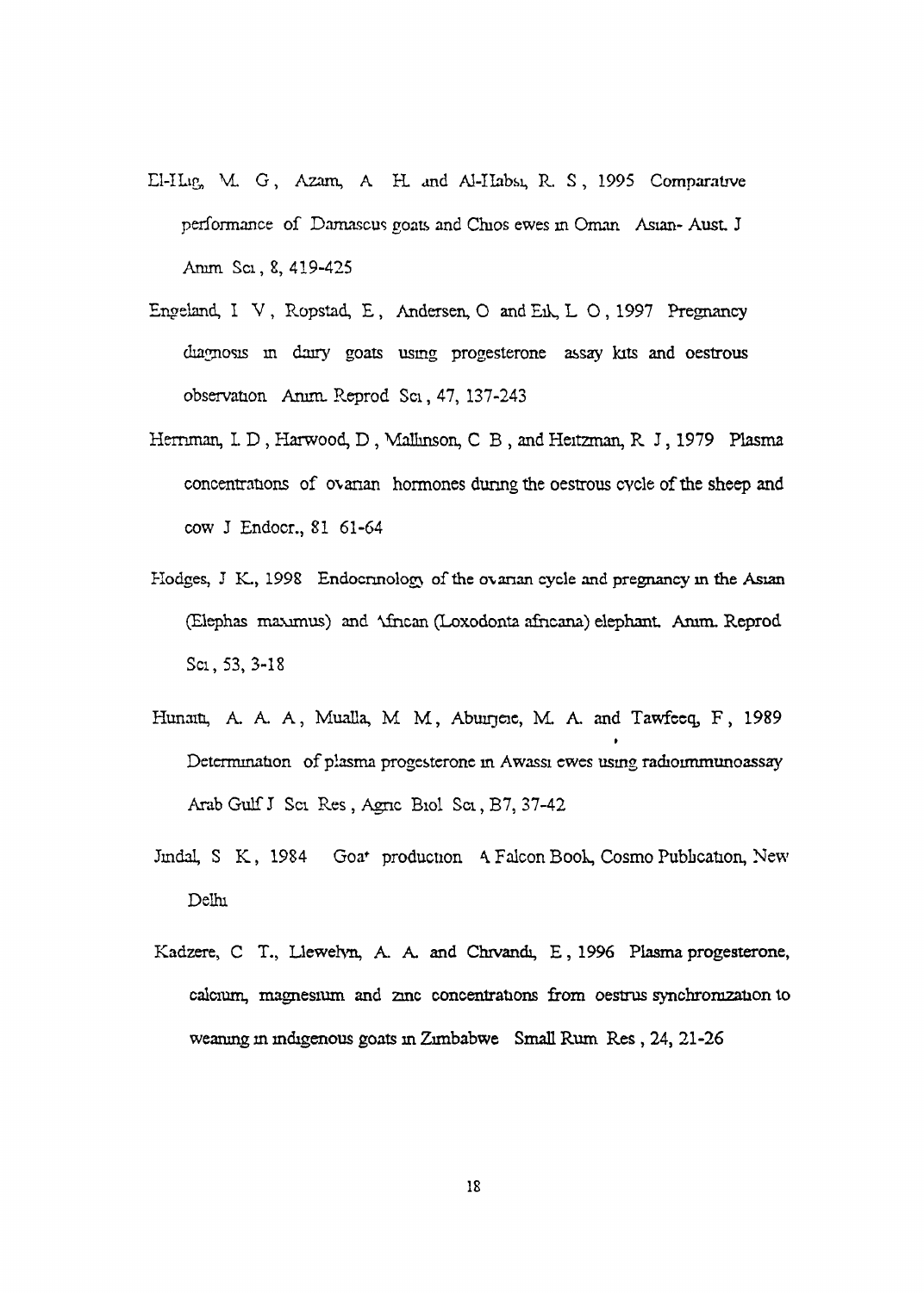- Kuratzas, G, Karagiannidis, A, Varaskeliand, S and Brikas, P, 1997 Fertility of fresh and frozen-thawed goat semen during the nonbreeding season. Thenogenology 48, 1049-1059
- Kornalijnslijper, J. E., Kemp, B., Bevers, M. M., vanOord, H. A and Taverne, M. A. M., 1997 Plasma prolactin, growth hormone and progesterone concentrations in pseudoprcgnent, hysterectomized and pregnant goats Anim. Reprod Sci., 49, 169-178
- Kumbhakar, J and Prasad, S P, 1998 Variation in reproductive behaviour in Black Bengal does Ind J Anim Sci., 68, 1239-1241
- Lopez-Sebastian, A., Palacio, M. and Gomez, A., 1991 Techniques for the improvement of fertility for prolificacy of anoestrous ewes in Spain. In Isotope Aided studies on Goat and Sheep Production m the Tropics Proc Final Research Co-ordinated Meeting, Perth, Australia, pp 157-163
- Mantn, A, Sardeshpande, PD and Mantn, MB, 1985 Levels of serum progesterone and oestradiol-17B dunng the oestrous cycle in mares J Arum Sci, 55, 524 - 526
- Oyedipe,  $E \circ P$ , Patheraja, N, Gyang, EO, Bawa, EK. and Eduvie, LO, 1991 Control of oestrus and ovulation rates in Yankasa ewes In Isotope Aided studies on Goat and Sheep Production in the Tropics Proc Final Research Coordinated Meeting, Perth, Australia, pp 125-142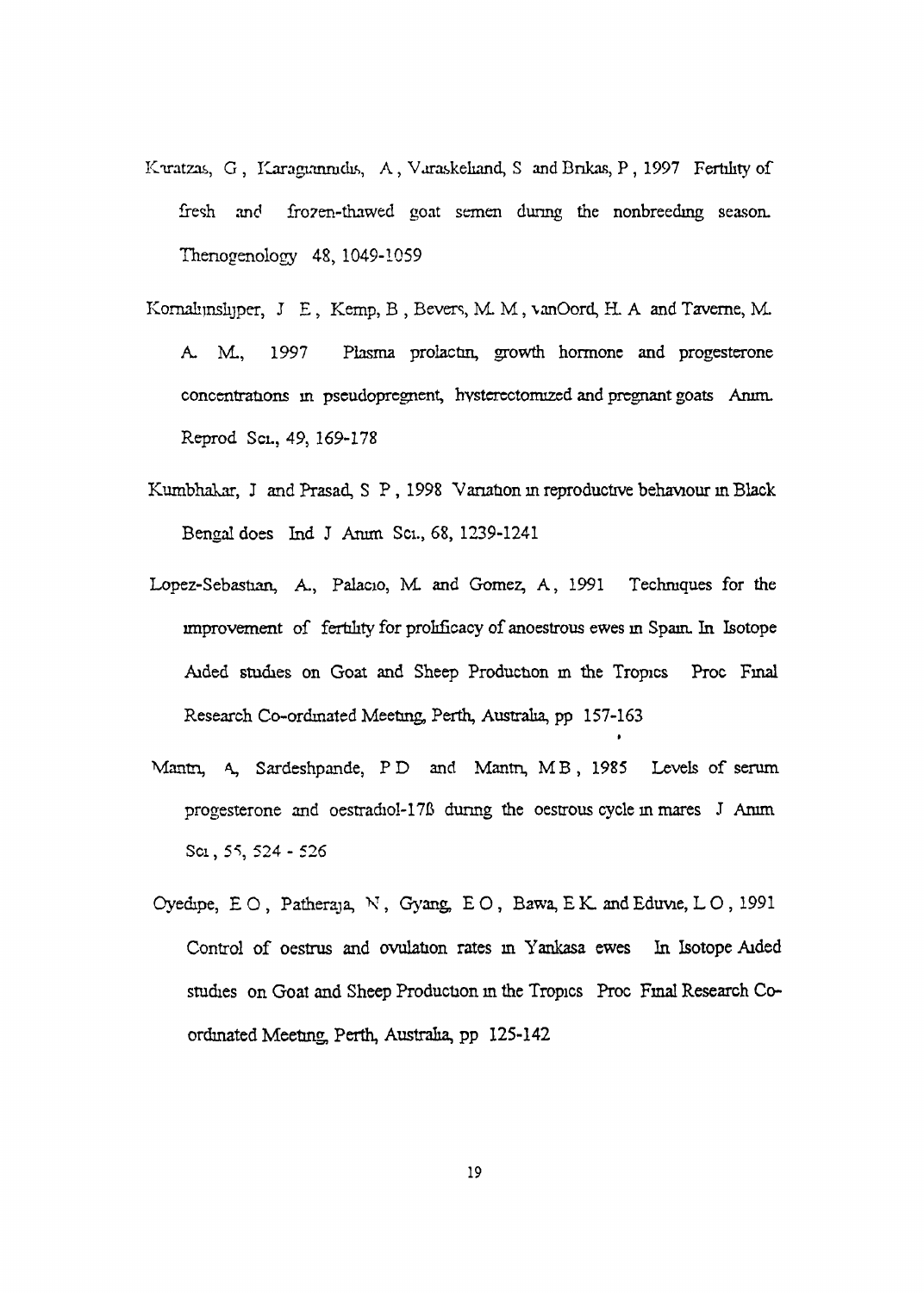- Puthiraia, N, Ovedipe, E O, Gyang, E O and Obasi, A, 1991 Plasma progesterone levels during oestrous cvcle and their relationship with the ovulauon rate in Red Sokoto (Maradi) goats Br Vet J , 147, S7-62
- Reklewska, B, Tvszka, Z and Niznikowski, R, 1988 Plasma progesterone concentration dunng oestrous cvcle and pregnancy in rmnsheep and other prolific sheep breeds J Agnc Finland, 60 554-556
- Santa-Mana, A., Cox, J., Munoz, E., Rodriguez, R. and Caldera, L., 1990 Study of sexual cvcle, reproductive seasonality and control of oestrus in Cnollo goats in Chile In Livestock in Latin America, Proc Final Res Co-ordination Meeting IAEA, pp 363-385
- Van de Wiel, D F M., Koops, W, Vos, E, Shah, S N , Bamos, V., Vendng, A A. A. and Van Adnchem Boogaert, D. H., 1991 Use of enzymeimmunoassay (EIA) to measure progesterone and oestrone sulphate in milk and/or plasma for monitoring of fertility in goats In Isotope Aided studies on Goat and Sheep Production in the Tropics Proc Final Research Co-ordinated Meeting, Perth, Australia, pp 107-123
- Zarlawi M, 1997 Monitoring the Reproductive Performance in Awassi Ewes using Progesterone Radioimmunoassay Small Ruminant Research. 26, 291-294
- Zarkawi M., Al-Merestani, M. R and Warden, M. F., 1999 Induction of synchronized oestrous in indigenous Damascus goats outside the breeding season. Small Rum. Res, 33, 193-197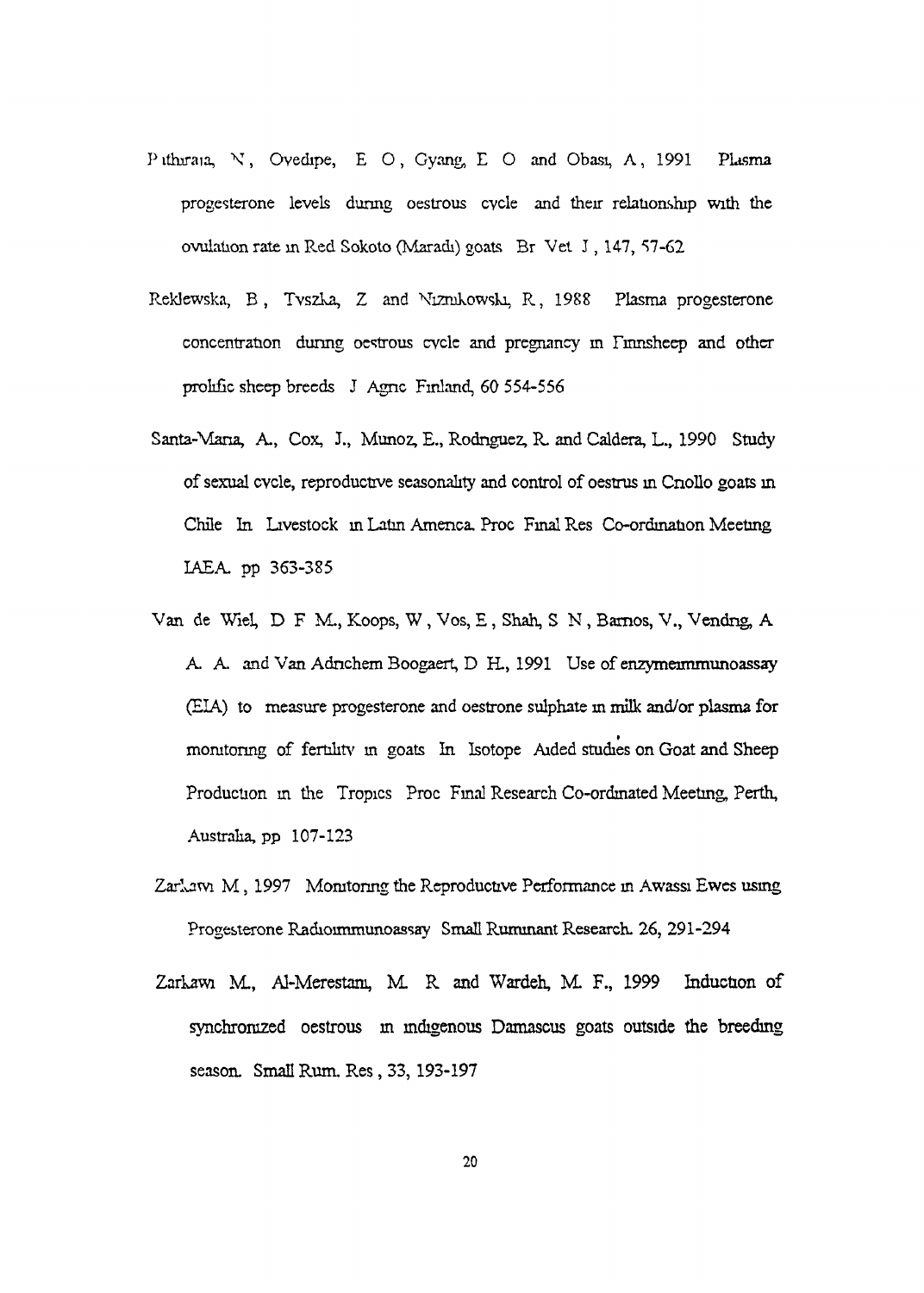## Serum progesterone levels using radioimmunoassay during the oestrous cycle of indigenous Damascus does

#### ABSTRACT

An experiment was conducted on Damascus does to characterize the oestrous cycle, the activity of the corpus luteum and to determine normal progesterone profiles dunng different phases of the oestrous cycle using radioimmunoassay Fifteen indigenous cycling Damascus does were used during the normal breeding season for two consecutive oestrous cycles Average length of the oestrous cycles was  $21.2 \pm 1.5$  days (range 19 - 26 days), divided into  $29 \pm 0.8$  days (2 - 5 days), where progesterone level was low averaging  $0.69 \pm 0.85$  nmol  $1^1$  (range 0.00-3.08 nmol  $1^1$ , followed by a sharp increase in progesterone secretion, I e presence of active corpora lutea, lasted on average for 15 3  $-14$  davs (range 13-20 davs), with an average progesterone level of 13 4 nmol  $1^1$ (tange 3 26-2<sup>7</sup> 98 nmol 1<sup>1</sup>), followed by a sharp decline in progesterone level, i e mactive corpora lutea, lasted on average for  $31 \pm 06$  days (range 2-5 days), with an average progesterone level of 0 68 nmol l<sup>1</sup> (range 0 00 - 2 81 nmol l<sup>1</sup>) Maximum progesterone level dunng the luteal phase averaged  $18\,67 \pm 3\,15$  nmol  $1^1$  (range  $14\,00 - 27\,98$  nmol  $1<sup>1</sup>$ ), occurred on average on 12 2  $\pm$  3 2 days of the oestrous cycle It was possible, for the first time, to characterize the oestrous cycle of the Damascus doe, and to determine normal progesterone profiles during different phases of oestrous cycle. Based on the results